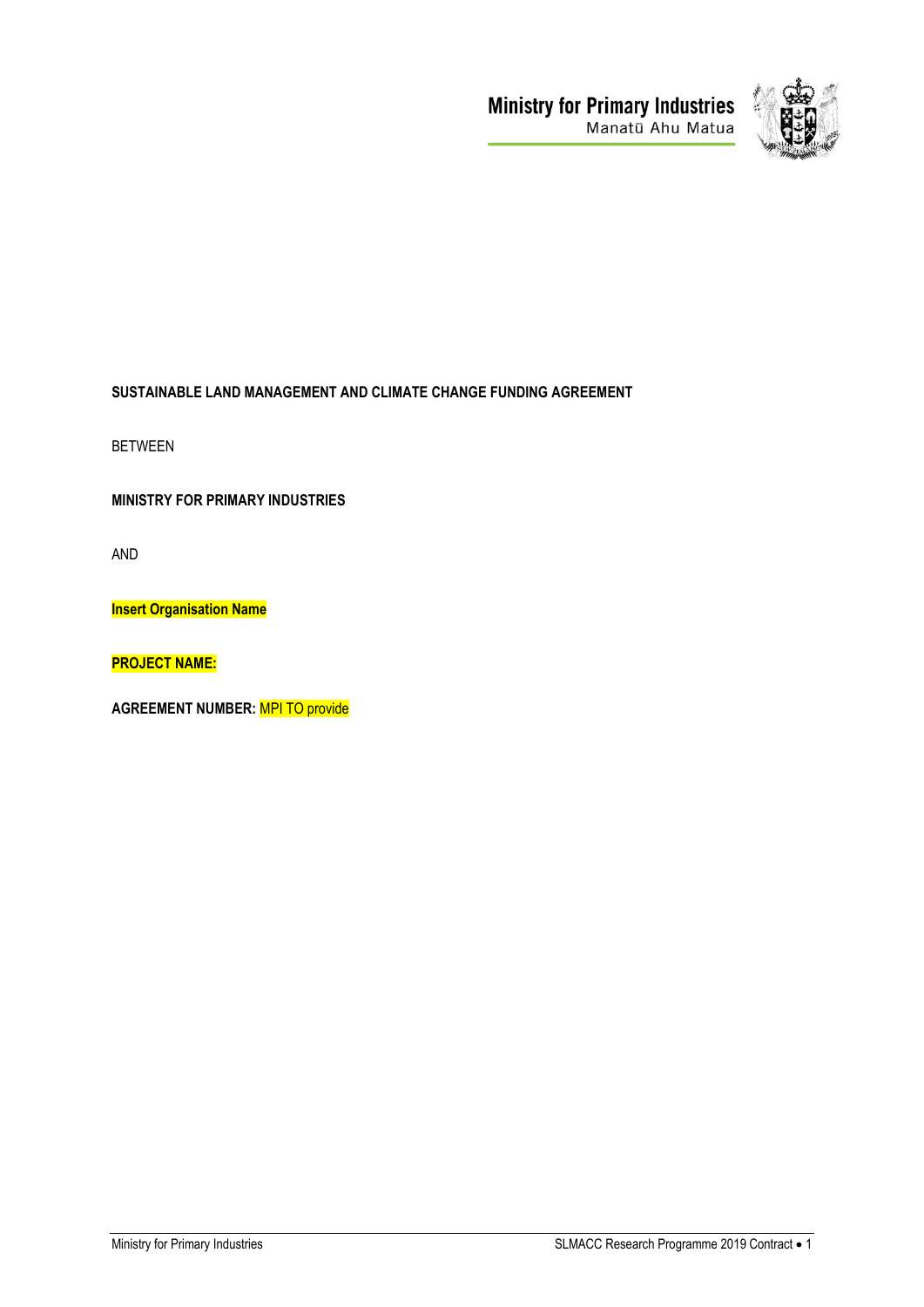# **TABLE OF CONTENTS**

| <b>FUNDING AGREEMENT</b>                       | 3                       |
|------------------------------------------------|-------------------------|
| <b>SCHEDULE 1: SPECIFIC TERMS</b>              | $\overline{\mathbf{4}}$ |
| <b>APPENDIX 1: ACTIVITIES</b>                  | 10                      |
| <b>APPENDIX 2: MILESTONES</b>                  | 10                      |
| <b>SCHEDULE 2: GENERAL TERMS</b>               | 11                      |
| <b>SCHEDULE 3: INTELLECTUAL PROPERTY TERMS</b> | 25                      |
| <b>APPENDIX 1</b>                              | 29                      |
| <b>APPENDIX 2</b>                              | 30                      |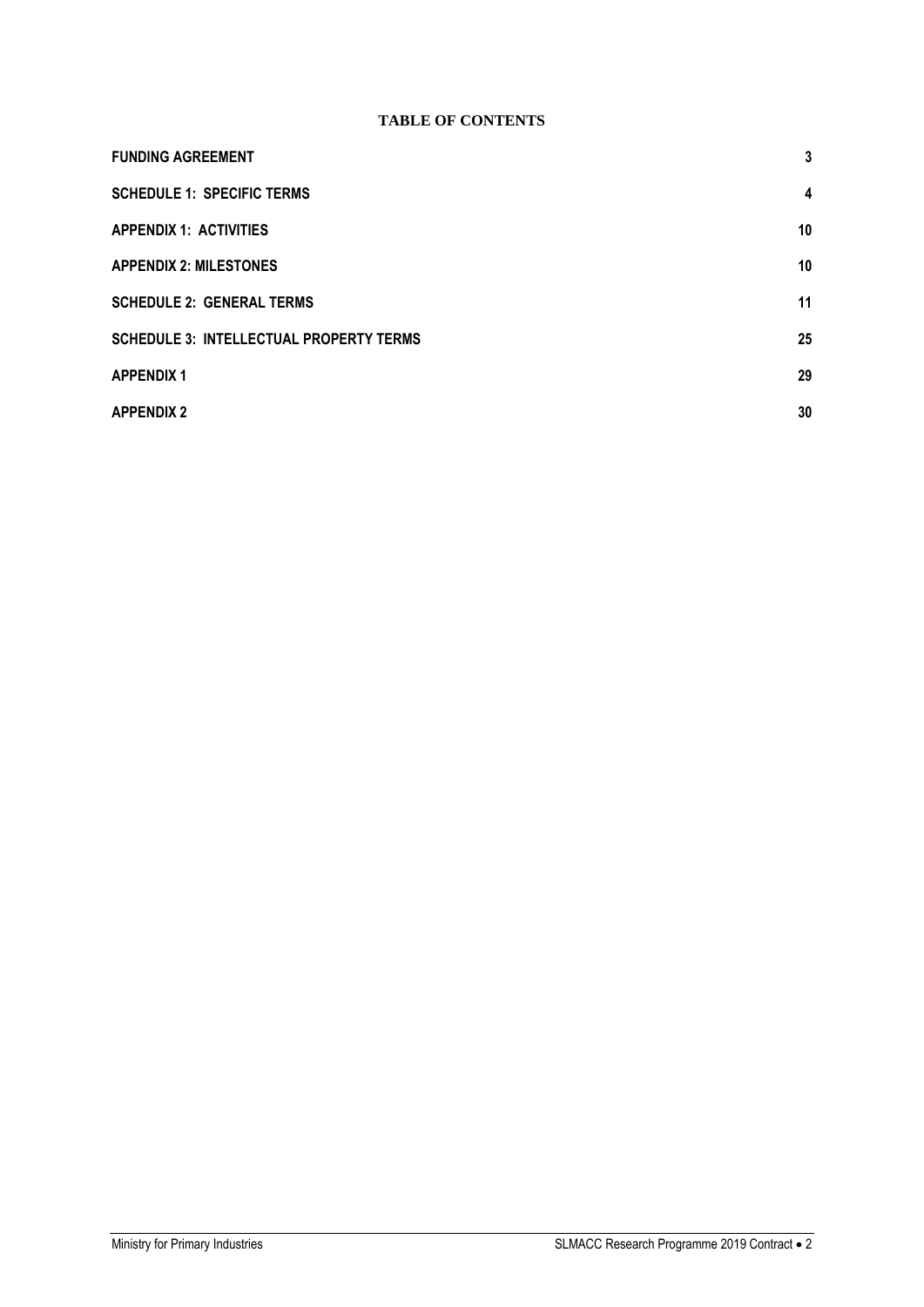# **FUNDING AGREEMENT**

# <span id="page-2-0"></span>**PARTIES**

**HER MAJESTY THE QUEEN** in right of New Zealand acting by and through the Minister for Primary Industries and his authorised delegates at the Ministry for Primary Industries ("**MPI**")

and

, ("**Recipient**").

# **AGREEMENT**

The Recipient will perform the Activities in accordance with the terms and conditions set out in the following Schedules:

**Schedule 1: Specific Terms** 

**Schedule 2: General Terms** 

**Schedule 3: Intellectual Property Terms**

## **SIGNATURE**

**SIGNED** for and on behalf of **MPI** by the person named below, being a person duly authorised to enter into obligations on behalf of MPI:

**SIGNED** for and on behalf of the **Recipient** by the person named below, being a person duly authorised to enter into obligations on behalf of the Recipient:

| Signature           | Signature           |
|---------------------|---------------------|
| Name:               | Name:               |
| Title:              | Title:              |
| Date:               | Date:               |
|                     |                     |
| in the presence of: | in the presence of: |
|                     |                     |
|                     |                     |
|                     |                     |

| Witness Signature | Witness Signature |
|-------------------|-------------------|
| Name:             | Name:             |
| Occupation:       | Occupation:       |
| Address:          | Address:          |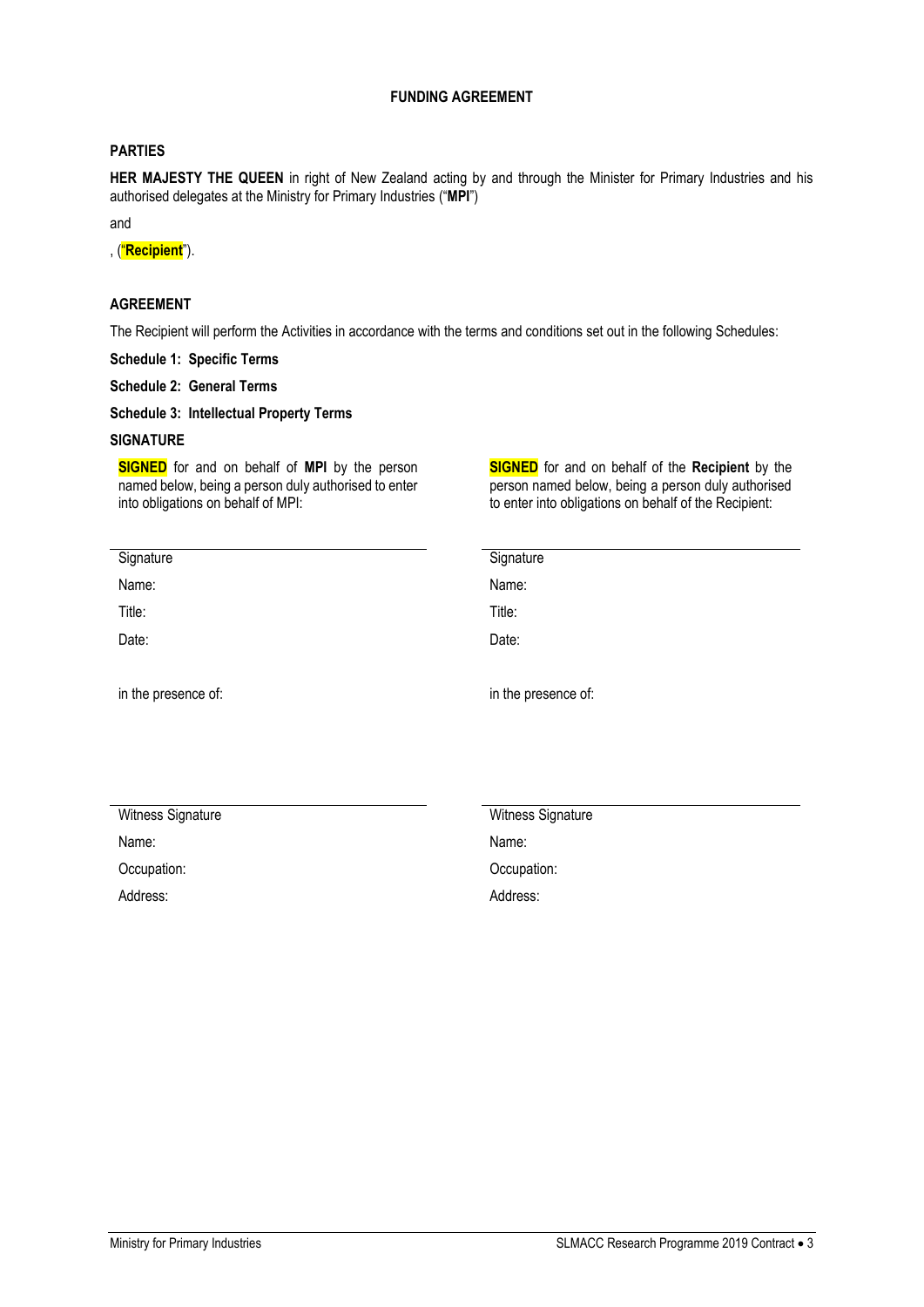# **SCHEDULE 1: SPECIFIC TERMS**

# <span id="page-3-0"></span>**1 BACKGROUND**

- a) Part of the New Zealand Government's response to climate change is the Sustainable Land Management and Climate Change Plan of Action ("**Plan of Action**"). The Plan of Action includes a provision for new research funding, which has been allocated to MPI.
- b) MPI has accepted the Recipient's proposal to perform the Activities set out in this Schedule 1.
- c) The purpose of this Agreement is to:
	- i. set out the basis on which MPI will provide funding to the Recipient;
	- ii. set out the expectations of each Party as to the way they will deal with each other; and
	- iii. acknowledge that the Parties have a mutual interest in:
		- ensuring, and being able to demonstrate, that the Activities provide value for money, are aligned to the Government's priorities, and deliver benefits to New Zealand; and
		- the delivery of the Research Aims and the achievement of the Impacts of the Activities.

# **2 DEFINITIONS**

In this Schedule, unless the context requires otherwise:

- a) **General definitions.** The definitions in clause 1 (Definitions) of Schedule 2 apply.
- b) **Specific definitions.** In addition to the general definitions, in this Agreement:

"**Default Interest Rate**" means an interest rate per annum equal to the floating rate usually charged by MPI's bank for first mortgages secured over commercial properties plus 5 percentage points.

"**Independent Expert**" means an individual independent of those conducting the Activities and with the skills and experience to undertake the relevant reporting or assessment required. For the purposes of clarity the Independent Expert may be an employee of the Recipient.

#### **3 TERM**

**(Clause 4 (Term) of Schedule 2)** 

**Commencement Date**:

**End Date**:

# **4 CONTACT DETAILS**

The initial contact persons for each Party are below. If a Party's contact persons or their details change, it must notify the other Party in writing in advance in accordance with clause 23.4 (Contact Persons) of Schedule 2.

|                  | <b>Contract Manager</b>   | <b>Technical Contact</b> |
|------------------|---------------------------|--------------------------|
| <b>MPI</b>       | Janine Alfeld             | Gerald Rys               |
|                  | Private Bag 4765          | PO Box 2526              |
|                  | Burnside, Christchurch    | Wellington 6011          |
|                  | janine.alfeld@mpi.govt.nz | gerald.rys@mpi.govt.nz   |
|                  | 03 9433 802               | 04 894 0711              |
| <b>Recipient</b> |                           |                          |
|                  |                           |                          |
|                  |                           |                          |
|                  |                           |                          |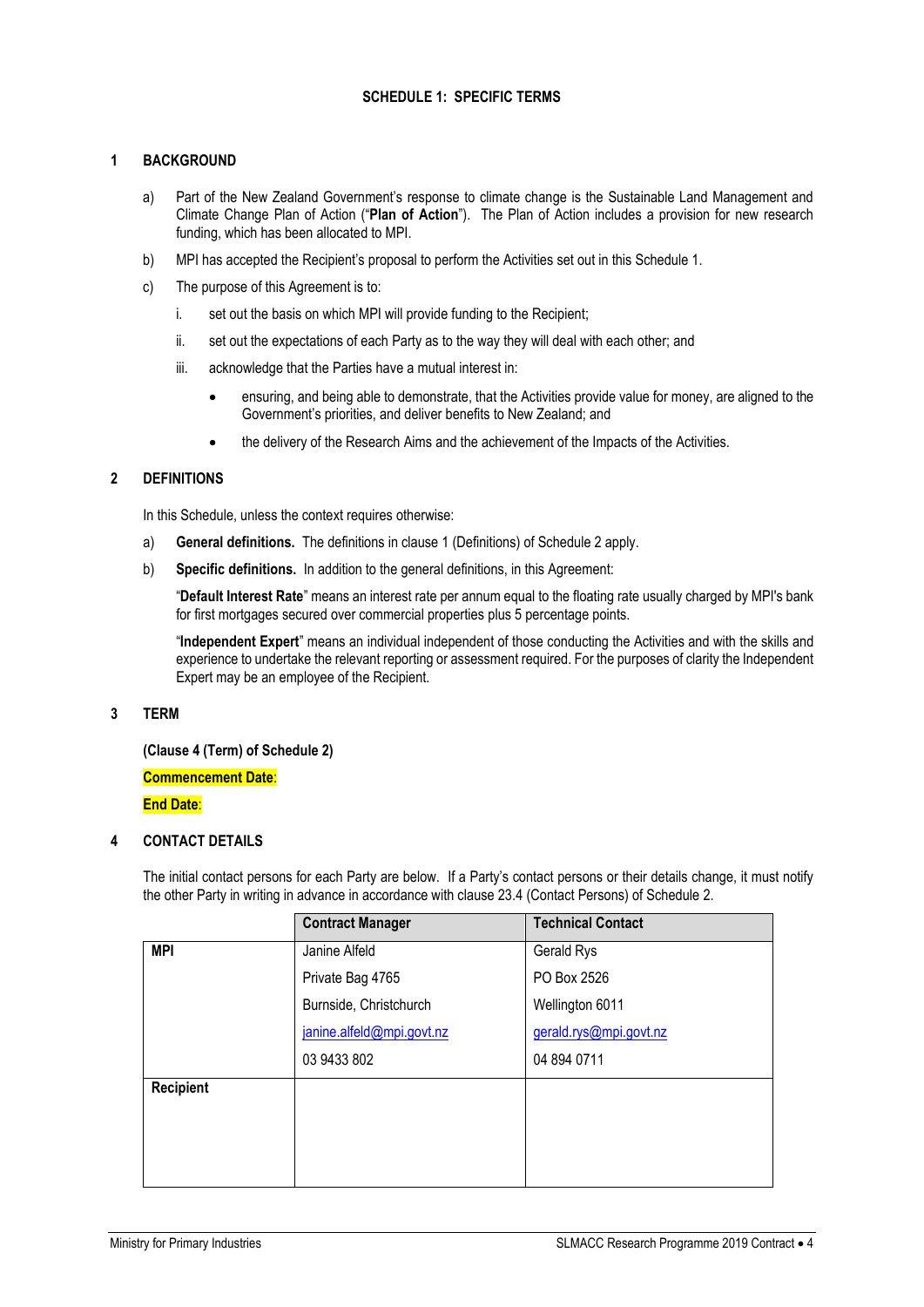#### **5 MILESTONES**

The Milestones are set out in Appendix 2 to this Schedule.

#### **6 FUNDING**

#### **6.1 MPI Funding**

- a) Regardless of anything else in this Agreement, the total Funding will not exceed  $\frac{1}{\sqrt{2}}$  (plus GST if any).
- b) The Recipient may issue a Tax Invoice to MPI for each portion of Funding once the relevant Milestone for that portion of the Funding has been achieved (including that it has been achieved by the relevant due date, and that any invoicing criteria set out in Appendix 2 have been met) in both cases to MPI's satisfaction, acting reasonably.

#### **7 USE OF FUNDING**

#### **7.1 Eligible Expenditure**

The Recipient must apply the Funding only to the following expenditure (together "**Eligible Expenditure**")

- a) Expenditure that:
	- i. was incurred by the Recipient for the purpose of the Activities;
	- ii. was incurred in delivering Milestones due after the Commencement Date; and
	- iii. meets the following eligibility or exclusion criteria:
		- opportunity costs (that is, expenditure related to foregone production and downtime arising from the allocation of resources to the Activities) are not eligible expenditure; and
		- work performed by parties not at "arm's length" must be assessed at reasonable market value and contain no unacceptable overhead and no element of "in group profit"; and
- b) Expenditure that MPI otherwise approves in writing (in its absolute discretion) as eligible expenditure for the purposes of this Agreement.

#### **7.2 Financial Management**

The Recipient must:

- a) ensure that the individual primarily responsible for the performance of the Activities is not also the person primarily responsible for management of the Funding;
- b) ensure that any payments of Funding made to third parties in connection with this Agreement (including to subcontractors) are correctly made and properly authorised and that the Recipient maintains proper and diligent control over the incurring of all liabilities;
- c) maintain an appropriate financial management system to ensure that the Funding is separately identified and managed within its accounts;
- d) appoint a reputable firm of chartered accountants as auditors to audit its financial statements in relation to the use of the Funding; and
- e) not use the Funding for the purposes of guaranteeing, or as security for, any loan, credit, payment or other interest, or in the context of any litigation, except with MPI's prior written approval.

#### **7.3 Stop/Go Points For Funding**

The Activities may identify STOP / GO points where further Funding is dependent on specified criteria being met or Milestones being completed. Where any such criteria are not met or Milestones not completed, MPI is not obliged to provide the further Funding dependent on those criteria or Milestones.

## **7.4 Repayment**

Without limiting any other right or remedy, MPI may recover Funding from the Recipient as follows:

- a) **Misspent Funding.** At any time MPI may recover the amount of any Funding that has been spent or used other than in accordance with this Agreement, together with interest on all such amounts calculated at the Default Interest Rate from the date of the misspending to the date the money is repaid.
- b) **Activities Abandoned.** If the Recipient has abandoned the Activities or stated an intention to abandon the Activities, and does not within 10 Business Days of being requested to do so by MPI demonstrate to MPI's satisfaction that the Recipient will proceed with the Activities, MPI may recover an amount up to the total value of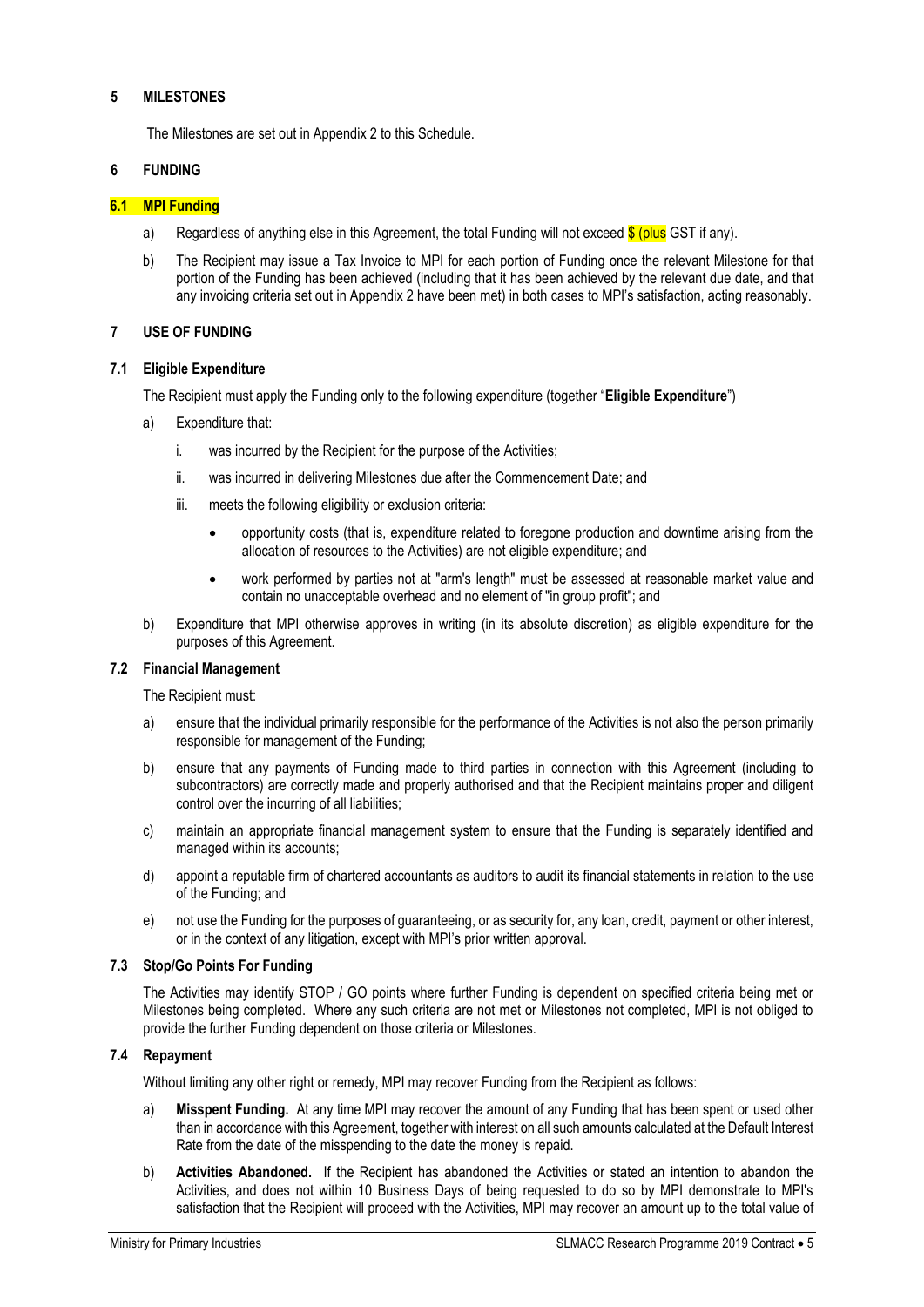the Funding paid to date. MPI may not recover under this sub-clause if the Recipient satisfies MPI that it acted on reasonable grounds in deciding to abandon the Activities. This does not apply where the abandonment is due to an 'Extraordinary Event' within the meaning of clause 27.

- c) **Repayment notice.** MPI may give the Recipient a notice requiring the Recipient to pay to MPI an amount which MPI is entitled to recover under this clause 7.4. If MPI gives a notice under this clause, the Recipient must pay the amount specified in the notice in full within one month after the date of the notice.
- d) **Interest.** If the Recipient fails to make payment as required by this clause, the Recipient must pay MPI interest calculated at the Default Interest Rate from the date payment is due until the date the money is repaid.

# **8 ACTIVITIES**

#### **8.1 Activities Description**

The Recipient will use the Funding to perform the Activities set out in Appendix 1 to complete the Milestones as set out in Appendix 2.

## **8.2 Progress Reports**

a) The Recipient will report to MPI as set out in the table below. Subject to the specification below, each report will be consistent with relevant industry standards and best practice for the relevant type of report and be provided in any format reasonably required by MPI. Each report submitted to MPI must be duly authorised by the Recipient.

| <b>Report Specification</b>                                                                                                                                                                                               | <b>Due Date</b>                                    |
|---------------------------------------------------------------------------------------------------------------------------------------------------------------------------------------------------------------------------|----------------------------------------------------|
| <b>MILESTONE REPORT</b>                                                                                                                                                                                                   | By the date                                        |
| A report must be submitted to MPI upon completion of each Milestone, and must<br>include:                                                                                                                                 | stipulated for that<br>Milestone in<br>Appendix 2. |
| A Milestone Management Report (template provided by MPI).<br>This report<br>includes a description of any risks and issues being faced by the parties and the<br>methods of mitigating or resolving the risks and issues; |                                                    |
| A technical report as outlined below that provides evidence that the milestone<br>has been completed;                                                                                                                     |                                                    |
| A summary of any Activity Intellectual Property created or produced, and any<br>$\bullet$<br>other matter anticipated to be reported on in Schedule 3;                                                                    |                                                    |
| any other information reasonably requested, including that related to health and<br>safety, by MPI concerning the Milestone or Activities; and                                                                            |                                                    |
| an Invoice for that Milestone as referred to in clause 6.1                                                                                                                                                                |                                                    |
| <b>TECHNICAL REPORT</b>                                                                                                                                                                                                   | As set out in                                      |
| A technical report must be submitted to MPI upon completion of the Milestone, and<br>must include:                                                                                                                        | Appendix 2.                                        |
| a technical report of the Activities, including:                                                                                                                                                                          |                                                    |
| the key outputs of the Activities;                                                                                                                                                                                        |                                                    |
| conclusions or recommendations (if any) arising from the Activities; and                                                                                                                                                  |                                                    |
| details of the extent to which the Activities achieved the Research Aims and<br>Impacts of the study;                                                                                                                     |                                                    |
| copies of any published reports, promotional material, media publicity,<br>pamphlets or other documentation relevant to the Activities; and                                                                               |                                                    |
| any other information reasonably requested by MPI concerning the Activities.                                                                                                                                              |                                                    |
| FINAL REPORT (MPI to supply template)                                                                                                                                                                                     | As set out in                                      |
| A draft version of the Final Report must be submitted to MPI.                                                                                                                                                             | Appendix 2.                                        |
| Changes to the draft report submitted to MPI must be identified in the Final Report.                                                                                                                                      |                                                    |
| A plain English summary of the Final Report which is suitable for publication must be<br>submitted to MPI with the Final Report.                                                                                          |                                                    |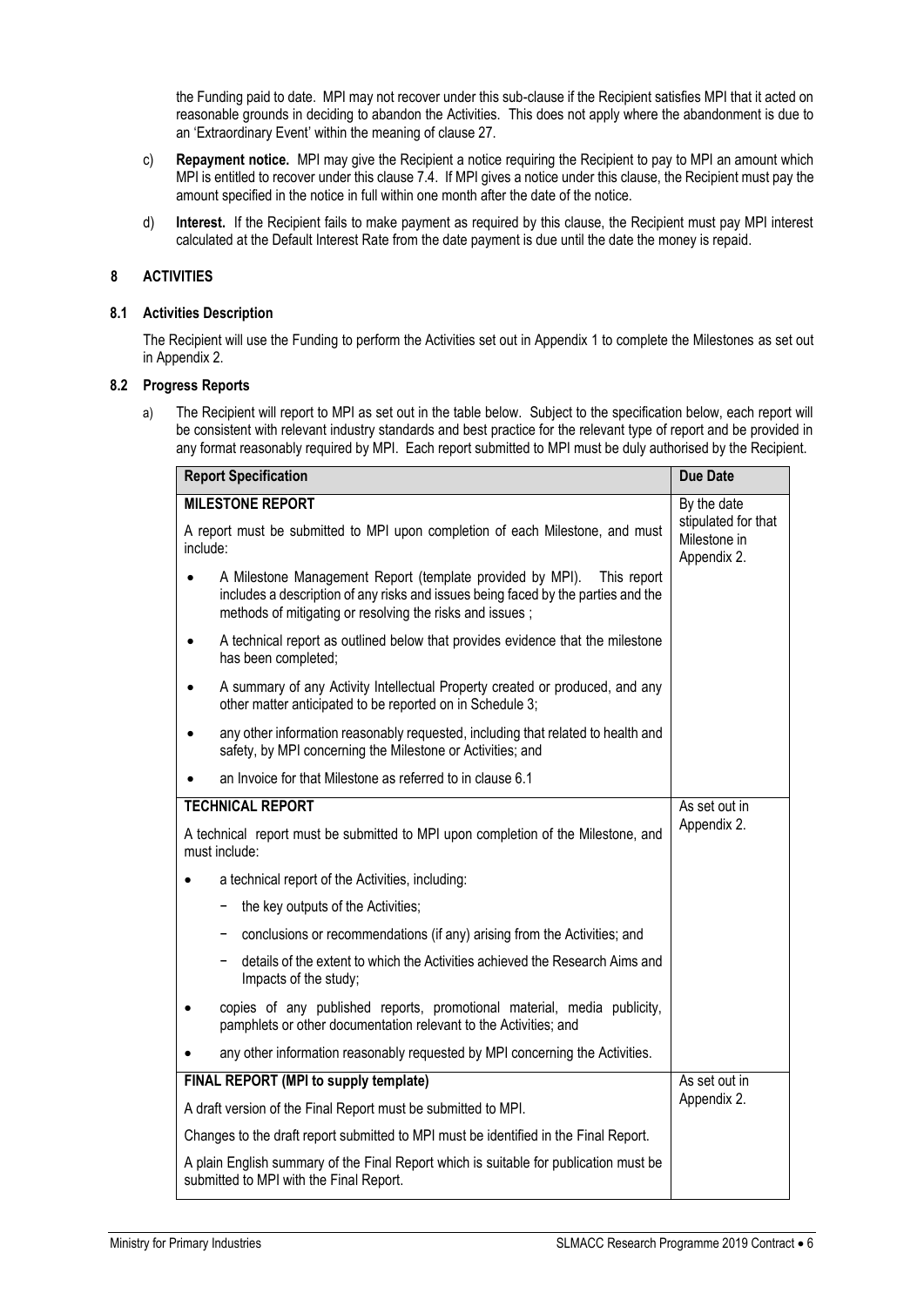- b) The Recipient must, at its cost, appoint an Independent Expert to undertake an independent review of the accuracy and completeness of the draft final report described as such in the table above ("**Draft Final Report**") and produce a report on its findings ("**Expert's Report**"). The Recipient must:
	- i. obtain MPI's prior written approval to the appointment of the Independent Expert such approval not to be unreasonably withheld or delayed; and
	- ii. procure the Independent Expert to take into consideration any criteria specified by MPI when undertaking the review.
- c) The Expert's Report must be completed prior to the Recipient providing the Draft Final Report to MPI.
- d) In preparing the Final Report for MPI's consideration, the Recipient must take into account any reasonable comments included in the Expert's Report and (where reasonably practicable) implement any recommendations in the Expert's Report. Any changes to the Draft Final Report submitted to the Independent Expert must be identified in the Final Report submitted to MPI.
- e) The Recipient must provide MPI with a copy of the Expert's Report together with the Draft Final Report.
- f) In preparing the final report described as such in the table above ("**Final Report**"), the Recipient must take into account any reasonable comments provided by MPI to the Recipient on the Draft Final Report and (where reasonably practicable) implement any recommendations, changes, or further areas to be addressed suggested by MPI, in the Final Report. MPI must provide these comments to the Recipient within a reasonable period after receipt of the Draft Final Report by MPI.
- g) MPI may request documentary evidence from the Recipient in relation to any item reported against. The Recipient must provide such evidence to MPI as soon as reasonably practicable following MPI's request.
- h) The Recipient must, at its cost, provide a plain English summary of the Final Report to MPI, that is suitable for publication, at the request of MPI.
- i) The Recipient must, at its cost, summarise the Final Report in a podcast, other multi-media or in any other manner, at the request of MPI.

# **8.3 Key Personnel**

# **(clause 9 (Personnel) of Schedule 2)**

| Name | <b>Title</b> | Role or Specialisation |
|------|--------------|------------------------|
|      |              |                        |
|      |              |                        |
|      |              |                        |
|      |              |                        |
|      |              |                        |

# **9 GENERAL**

#### **9.1 Approved Subcontractors**

#### **(clause 10 of Schedule 2)**

MPI approves the Recipient's use of subcontractors as follows:

| <b>Subcontractor</b> | <b>Service</b> | <b>Conditions (if any)</b> | Amount payable<br>(plus GST if<br>any) |
|----------------------|----------------|----------------------------|----------------------------------------|
|                      |                |                            |                                        |
|                      |                |                            |                                        |
|                      |                |                            |                                        |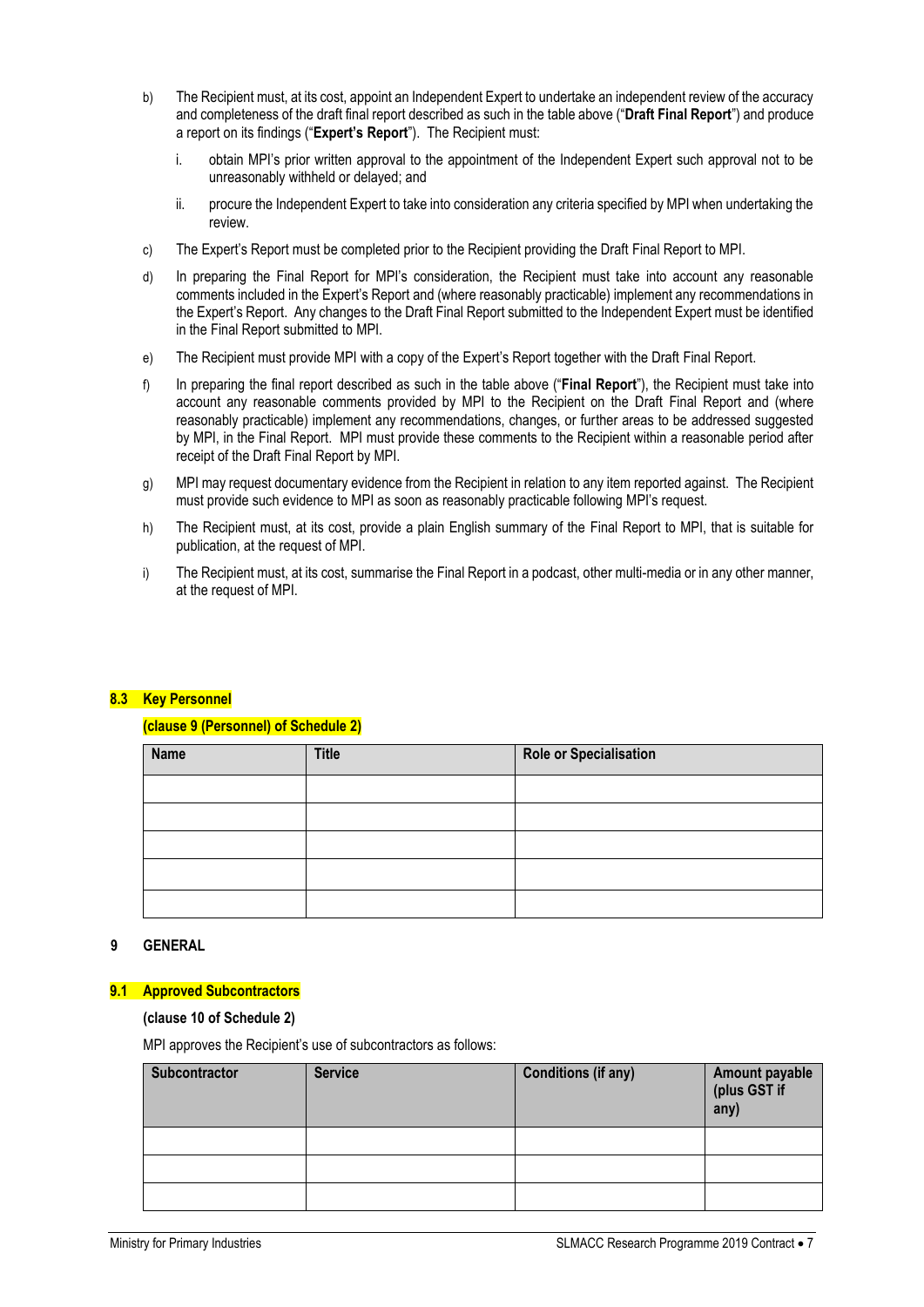| <b>Subcontractor</b> | <b>Service</b> | Conditions (if any) | Amount payable<br>(plus GST if<br>any) |
|----------------------|----------------|---------------------|----------------------------------------|
|                      |                |                     |                                        |

# **9.2 Required Insurance**

#### **(clause 19 of Schedule 2)**

The Recipient must ensure it has the following insurance policies in place at all times during, and for at least three years after, the term of this Agreement:

| <b>Policy Type</b> | <b>Minimum Cover</b> | <b>Maximum Excess</b> |
|--------------------|----------------------|-----------------------|
|                    |                      |                       |
|                    |                      |                       |
|                    |                      |                       |

# **10 HEALTH & SAFETY**

#### **10.1 DEFINITIONS**

10.1.1 In the following clause 10, unless the context requires otherwise:

"**Agreement**" means this agreement including all schedules and attachments, and (if this is a master or panel agreement) includes all Statements of Work entered into under this agreement;

"**Control measures**" has the same meaning as in regulation 3 of the Health and Safety at Work (General Risk and Workplace Management) Regulations 2016;

**"HSW Act"** means the Health and Safety at Work Act 2015;

**"HSW Legislation"** means the Health and Safety at Work Act 2015 and includes all regulations made under that Act (including but not limited to the Health and Safety at Work (General Risk and Workplace Management Regulations 2016), and any other health and safety-related legislation relevant to the Contractor's supply of services to MPI;

"**HSW Act**" means the Health and Safety at Work Act 2015;

"**HSW (GR&WM) Regulations 2016**" means the Health and Safety at Work (General Risk and Workplace Management) Regulations 2016.

**"Serious health and safety incident"** means a notifiable event within the meaning of the HSW Act that is:

- (a) The death of a person; or
- (b) A notifiable injury or illness

**"Term"** (if a one-off agreement) means the term of that agreement, and in the case of a Master or Panel Agreement, means the term of that Master or Panel Agreement.

10.1.2 Other terms used but not defined in this clause 10 have the same meaning as in the HSW Act. References to clauses are to clauses in this Schedule, unless otherwise stated.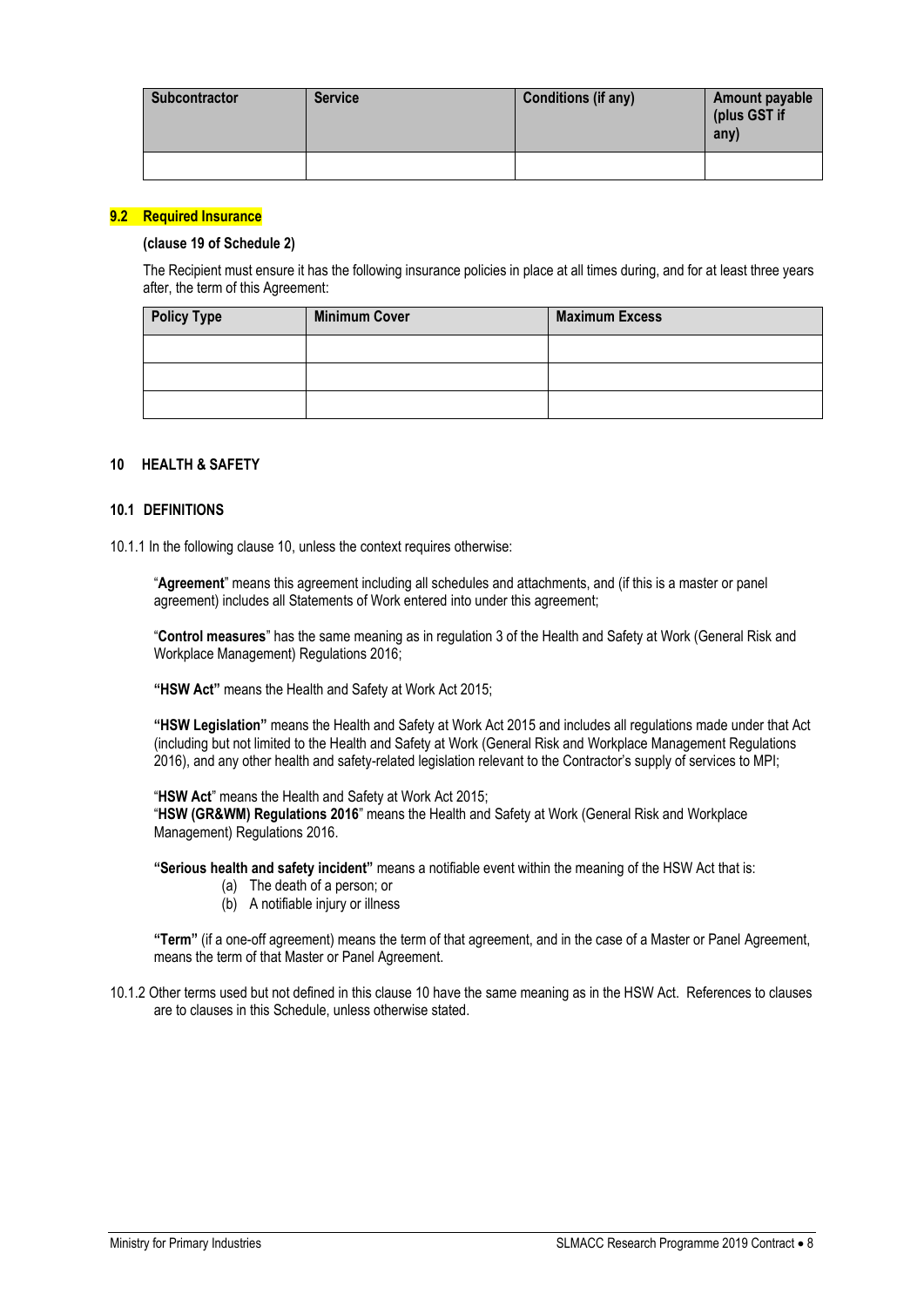# **10.2 HEALTH AND SAFETY REQUIREMENTS**

*Compliance with Health and Safety Legislation and Directions*

- 10.2.1 During the Term the Contractor will:
	- a) Consult, cooperate and coordinate with MPI to ensure that the Parties each comply with their respective obligations under HSW Legislation as they relate to this Agreement;
	- b) Perform its, and ensure that its Personnel perform their, obligations under this Agreement in compliance with the HSW Legislation, including but not limited to:
		- (i) Obligations of a PCBU under ss36–43 of the HSW Act;
		- (ii) Obligations relating to the identification of hazards and implementation of control measures under the HSW(GR&WM) Regulations;
	- c) Comply with all reasonable directions of MPI relating to health and safety as notified to the Contractor from time to time;

#### *Maintenance of Health and Safety Policies and Practices*

- 10.2.2 During the Term the Contractor will:
	- a) Maintain a general health and safety policy and practices that are appropriate to the nature of the Services provided to MPI;
	- b) Comply with its own health and safety policy and practices, and ensure its Personnel and subcontractors so comply.

#### *Notifiable Events*

- 10.2.3 During the Term the Contractor will notify all notifiable events occurring during delivery of the Services to MPI to Worksafe within the timeframe and in accordance with the requirements of the HSW Act.
- 10.2.4 Where a notifiable event has been notified to Worksafe, but not reported to MPI under sub-clause 10.2.6, the Contractor will ensure it includes a summary of that notifiable event in the next available progress report submitted by the Contractor to MPI. This clause applies only if the Contractor is required under Schedule 1 to submit progress reports to MPI.

# *Health and Safety Reporting*

- 10.2.5 During the Term the Contractor will comply with any health and safety reporting requirements outlined in Schedule 1.
- 10.2.6 Without limiting sub-clause 10.2.4, the Contractor will, within 2 Business Days of becoming aware of the occurrence of a serious health and safety incident arising from the supply of the Services to MPI, report details of that incident to MPI in writing (including the name and position of any Personnel and/or subcontractors involved, the nature and location of the incident, and the type and extent of the health and safety risk raised by the incident).

#### *Health and Safety Audit and Inspection*

- 10.2.7 MPI may, at any time during the Term:
	- (a) Require information or documentation from the Contractor in relation to any matter concerning the Contractor's health and safety performance or compliance in relation to the Services, or relating to a health and safety incident or risk; or
	- (b) Carry out a paper-based audit of the Contractor's health and safety system as it relates to the Services;
- 10.2.8 At any reasonable time during Business Hours, MPI may carry out a physical inspection of any place of work that the Contractor is using or intends to use in connection with the supply of Services to MPI.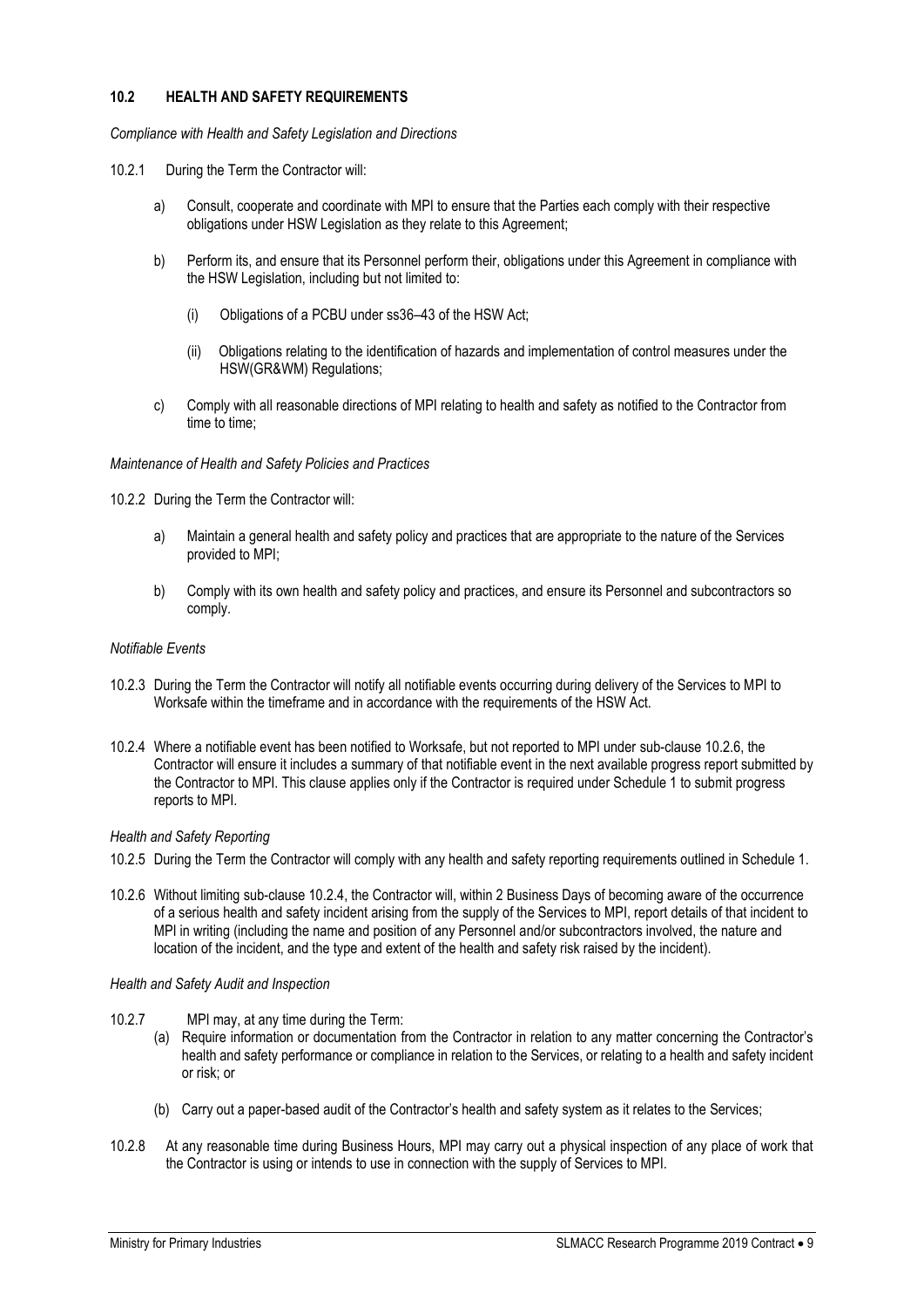# **APPENDIX 1: ACTIVITIES**

# <span id="page-9-1"></span><span id="page-9-0"></span>From Application Form

# **APPENDIX 2: MILESTONES**

# *(refer to Clause 8 of Schedule 2 of this Agreement)*

| No. | <b>Milestone Description</b> | <b>Milestone</b><br>completion<br>date | <b>Evidence of milestone</b><br>completion | <b>SLMACC</b><br>funding |
|-----|------------------------------|----------------------------------------|--------------------------------------------|--------------------------|
|     |                              |                                        |                                            |                          |
|     |                              |                                        |                                            |                          |
|     |                              |                                        |                                            |                          |
|     |                              |                                        |                                            |                          |
|     |                              |                                        |                                            |                          |
|     |                              |                                        |                                            |                          |
|     |                              |                                        |                                            |                          |
|     |                              |                                        |                                            |                          |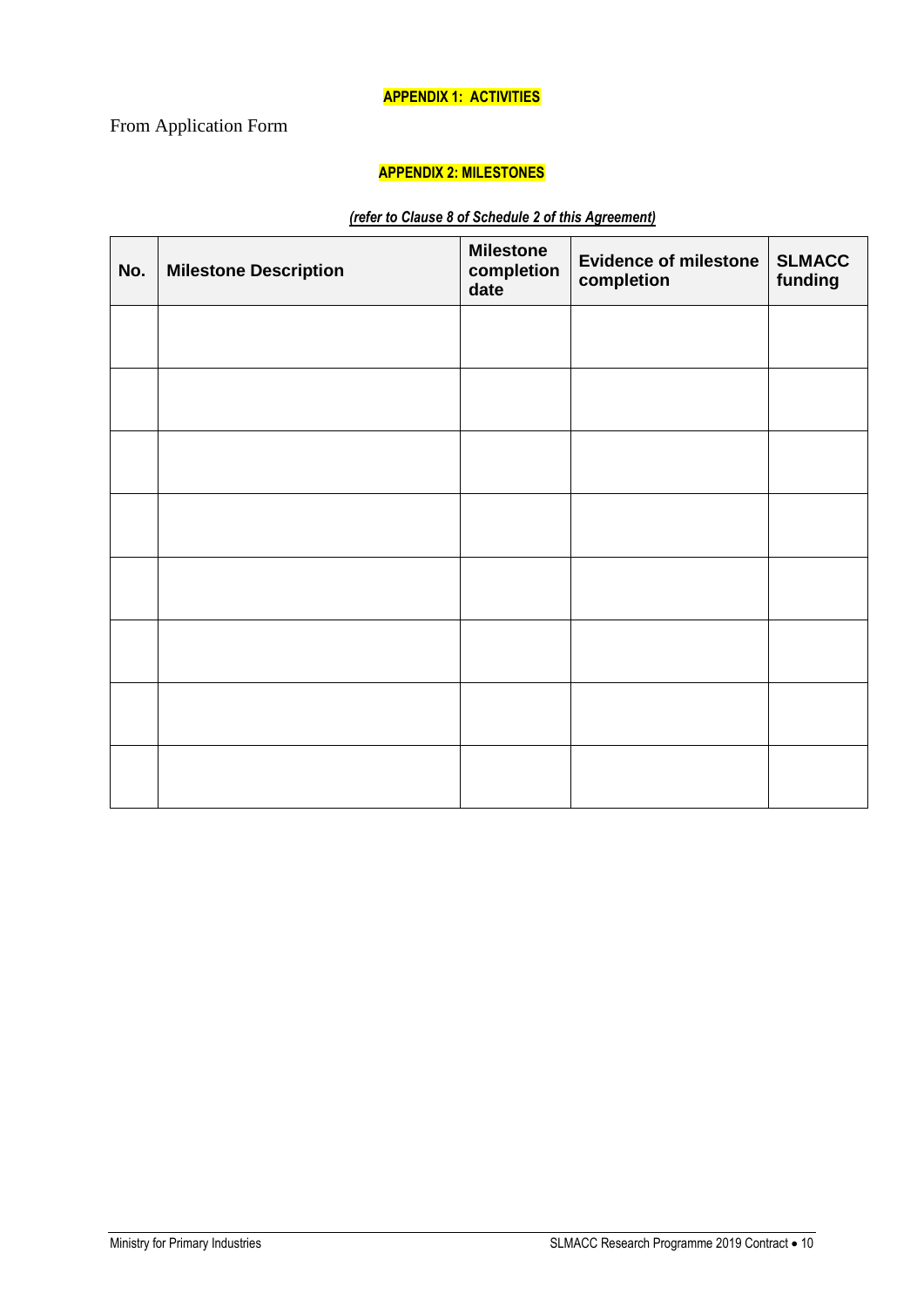# **SCHEDULE 2: GENERAL TERMS**

# <span id="page-10-0"></span>**1 DEFINITIONS**

**1.1** In this Agreement, unless the context requires otherwise:

*Activities* means the activities performed or to be performed by the Recipient as described in Appendix 1 of Schedule 1.

*Activity Intellectual Property* has the meaning given in clause 1 (Definitions) of Schedule 3.

*Agreement* means this Funding Agreement, including Schedule 1, this Schedule 2, Schedule 3 and any attachment.

*Business Day* means any day not being a Saturday or Sunday, a public holiday observed in Wellington, or the period from 26 to 31 December each year.

*Co-Funding* has the meaning given in clause 6.2(a) (Co-Funding) of Schedule 1.

*Commencement Date* means the date this Agreement commences as set out in clause 3 (Term) of Schedule 1.

*Confidential Information* includes the terms of this Agreement and any information exchanged during the negotiation of this Agreement, and, in relation to each Party, means information provided by, obtained from, or relating to that Party, that becomes known to the other Party under or in connection with this Agreement, which:

- a) is by its nature confidential;
- b) is marked as 'confidential', 'in confidence', 'restricted', 'commercial in confidence' or with a similar designation;
- c) is provided in confidence;
- d) the other party knows or ought to know is confidential;
- e) is commercially sensitive to that party; or
- f) is Confidential Activity Information as defined in clause 1 (Definitions) of Schedule 3.

*Conflict of Interest* in relation to the Recipient means any conflict of the Recipient's interests or obligations with its responsibilities under this Agreement. A conflict of interest means that the Recipient's independence, objectivity or impartiality can be called into question. A conflict of interest may be:

- a) actual: where the conflict currently exists;
- b) potential: where the conflict is about to happen, or could happen; or
- c) perceived: where other people may reasonably think that a person is compromised.

*Contract Manager* means the Recipient's contract manager or MPI's contract manager, as the case may be, identified as such in clause 4 (Contact Details) of Schedule 1.

*Control* means the power to directly or indirectly manage the operation of the Recipient's business or control the composition of the Recipient's board of directors or board of management.

*End Date* means (subject to clause 4.1) the earlier of the end date set out in clause 3 (Term) of Schedule 1, or if applicable the date of effective termination of this Agreement.

*Extraordinary Event* means an event beyond the reasonable control of the Party immediately affected by the event, including:

- a) acts of God, lightning strikes, earthquakes, tsunamis, volcanic eruptions, floods, storms, explosions, fires, pandemics and any natural disaster;
- b) acts of war (whether declared or not), invasion, actions of foreign enemies, military mobilisation, requisition or embargo;
- c) acts of public enemies, terrorism, riots, civil commotion, malicious damage, sabotage, rebellion, insurrection, revolution or military usurped power or civil war; and
- d) contamination by radio-activity from nuclear substances or germ warfare or any other such hazardous properties.

*Funding* means the amounts paid or to be paid to the Recipient by MPI under clause 6.1 (Funding) of Schedule 1.

*GST* means goods and services tax payable at the applicable rate pursuant to the Goods and Services Tax Act 1985.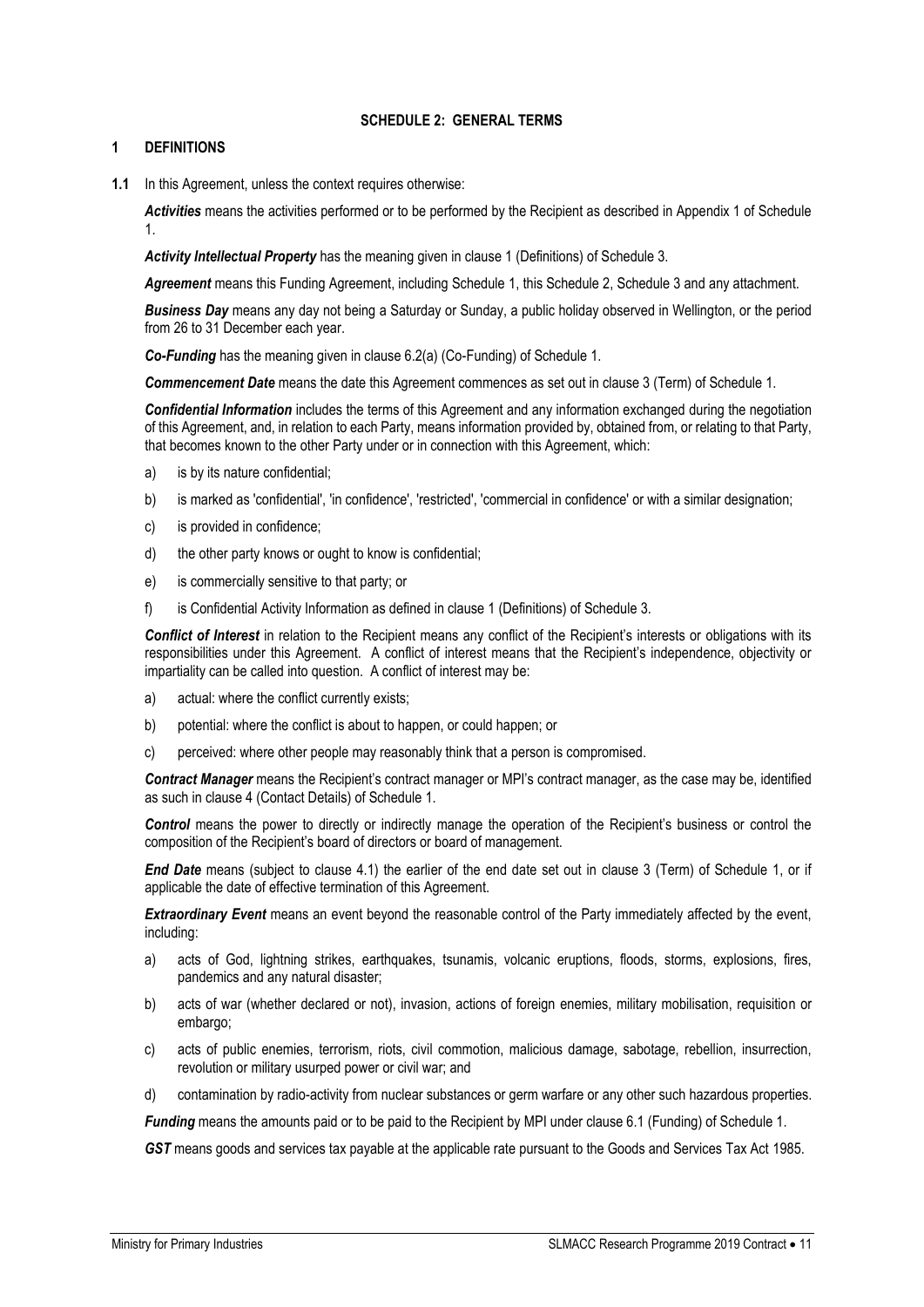*Impacts* means the impacts of the Research Aims and the Activities as described in the impact statements in Appendix 1 of Schedule 1.

*Key Personnel* means the people identified in clause 8.3 (Key Personnel) of Schedule 1.

*MBIE* means the Ministry of Business Innovation and Employment.

*Milestone* means the milestones of the Activities, which the Recipient is obliged to complete by a specified date or within a specified period, as described in Appendix 2 to Schedule 1.

*Milestone Report* means the report described as such in clause 8.2 (Progress Reports) of Schedule 1.

*Parties* means MPI and the Recipient.

*Personnel* of any person, means all individuals directly or indirectly engaged by that person. Examples include: directors, employees, contract staff, agents, consultants, specialists, support staff and co-opted or seconded staff.

*Research Aims* means the research aims of the Activities as described in Appendix 1 of Schedule 1.

*Tax Invoice* means a tax invoice as defined in the Goods and Services Tax Act 1985.

*Term* has the meaning given in clause 4 (Term).

#### **2 INTERPRETATION**

- **2.1** In this Agreement, unless the context requires otherwise:
	- a. to the extent that there is any conflict or ambiguity between Schedule 2 and any other Schedule, Schedule 2 will take priority unless expressly stated otherwise. If there is any conflict or ambiguity between Schedule 1 and Schedule 3, Schedule 3 will take priority unless expressly stated otherwise.
	- b. headings are for guidance only and do not affect interpretation;
	- c. the singular includes the plural and vice versa;
	- d. where a word or phrase is defined, its other grammatical forms have a corresponding meaning;
	- e. any references:
		- i. to this Agreement, means this Agreement as amended from time to time and includes all attachments to this Agreement and any document incorporated into this Agreement by reference;
		- ii. to a clause or Appendix, is a reference to a clause or Appendix of the Schedule in which the reference is contained; and
		- iii. to a Schedule or attachment, are references to a Schedule or attachment of this Agreement;
	- f. subject to clause 26 (Notices), anything that this Agreement requires to be done in writing, may be done by email;
	- g. references to Dollars or \$ are references to New Zealand dollars;
	- h. references to monetary amounts are exclusive of GST (if any);
	- i. a reference to any statute, regulation, or expression of government policy includes any amendments, reenactments or replacements of that statute, regulation, or expression of government policy from time to time;
	- j. reference to a person includes:
		- i. a company, body of persons (corporate or unincorporate) or any state, regional or local government body or agency; and
		- ii. that person's representatives, successors and assigns;
	- k) "including", "includes", "in particular", "for example" or similar words do not imply any limitations;
	- l) no rule of construction applies to the disadvantage of MPI on the basis that MPI put forward this Agreement or any part of it; and
	- m) references to time mean New Zealand standard time.

#### **3 ENTERING THIS AGREEMENT**

**3.1** Each Party represents and warrants that it is authorised to enter into and perform its obligations under this Agreement.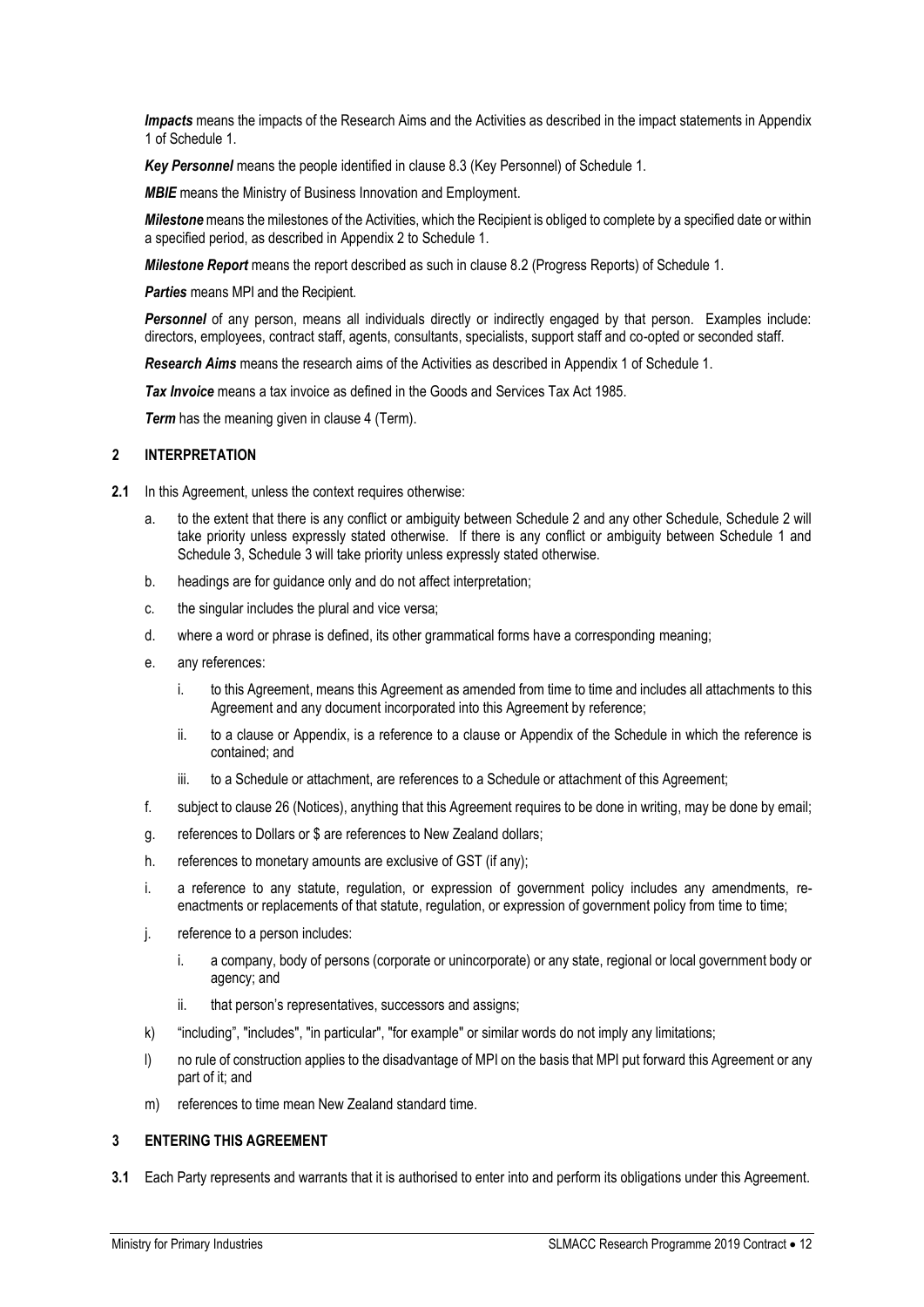- **3.2** The Recipient warrants on its execution of this Agreement that:
	- a) it is not insolvent or bankrupt and no action has been taken to initiate any form of insolvency or administration in relation to the Recipient;
	- b) except as specified in Schedule 1, all information relating to the Activities that was provided by the Recipient to MPI and MBIE prior to MPI's execution of this Agreement, including in any proposal or presentation by the Recipient, is accurate, complete and true. The Recipient acknowledges that MPI is entering into this Agreement in reliance on such information;
	- c) it has not entered into any contractual arrangements or negotiations for additional funding (except for the Co-Funding), or for any exploitation, development or other similar arrangements, in respect of the Activities, any Activity Intellectual Property, products, processes, goods or services that may arise from the Activities, except as disclosed in this Agreement; and
	- d) it is not aware of any information that has not been disclosed to MPI or MBIE which may, if disclosed, materially adversely affect the decision of MPI whether to provide the Funding.

# **4 TERM**

- **4.1** This Agreement commences on the Commencement Date and, unless terminated or extended in accordance with this Agreement, will remain in force until the close of the End Date at which time it shall automatically expire, provided that:
	- a) if the Activities have not been performed to the satisfaction of MPI by that date; and
	- b) MPI requests the continuation of this Agreement,
	- c) then this Agreement will continue, at no charge to MPI, until the Activities have been performed to the satisfaction of MPI acting reasonably ("**Term**").

#### **5 RELATIONSHIP**

- **5.1** The Parties agree to:
	- a) act in good faith in all matters relating to this Agreement and, without abandoning their own interests, to demonstrate honesty, integrity, openness, reasonableness, and accountability in their dealings with each other; and
	- b) discuss matters affecting this Agreement or the delivery of the Activities, whenever necessary and in a timely manner.

#### **6 PAYMENT**

- **6.1** In consideration of the Recipient completing the Milestones, MPI will pay the Funding to the Recipient in accordance with the following clauses.
- **6.2** The Recipient will invoice the Funding in accordance with Schedule 1. If the Recipient fails to provide MPI with a Tax Invoice within six months of the agreed date for invoicing, then the Recipient is deemed to have waived any right to that payment by MPI.
- **6.3** In applying for a payment of Funding, the Recipient will submit to MPI:
	- a) a Milestone Report; and
	- b) a Tax Invoice which includes:
		- i. sufficient details to enable MPI to identify:
			- the Agreement;
			- the particular Milestone which is the subject of the invoice; and
			- the amount of Funding payable; and
		- ii. any other details requested by MPI.
- **6.4** Subject to clauses 6.5 to 6.9 (inclusive), MPI will pay the Recipient's Tax Invoices by the 20th day of the month following the month in which MPI receives the Recipient's application under clause 6.3, provided the invoice is compliant with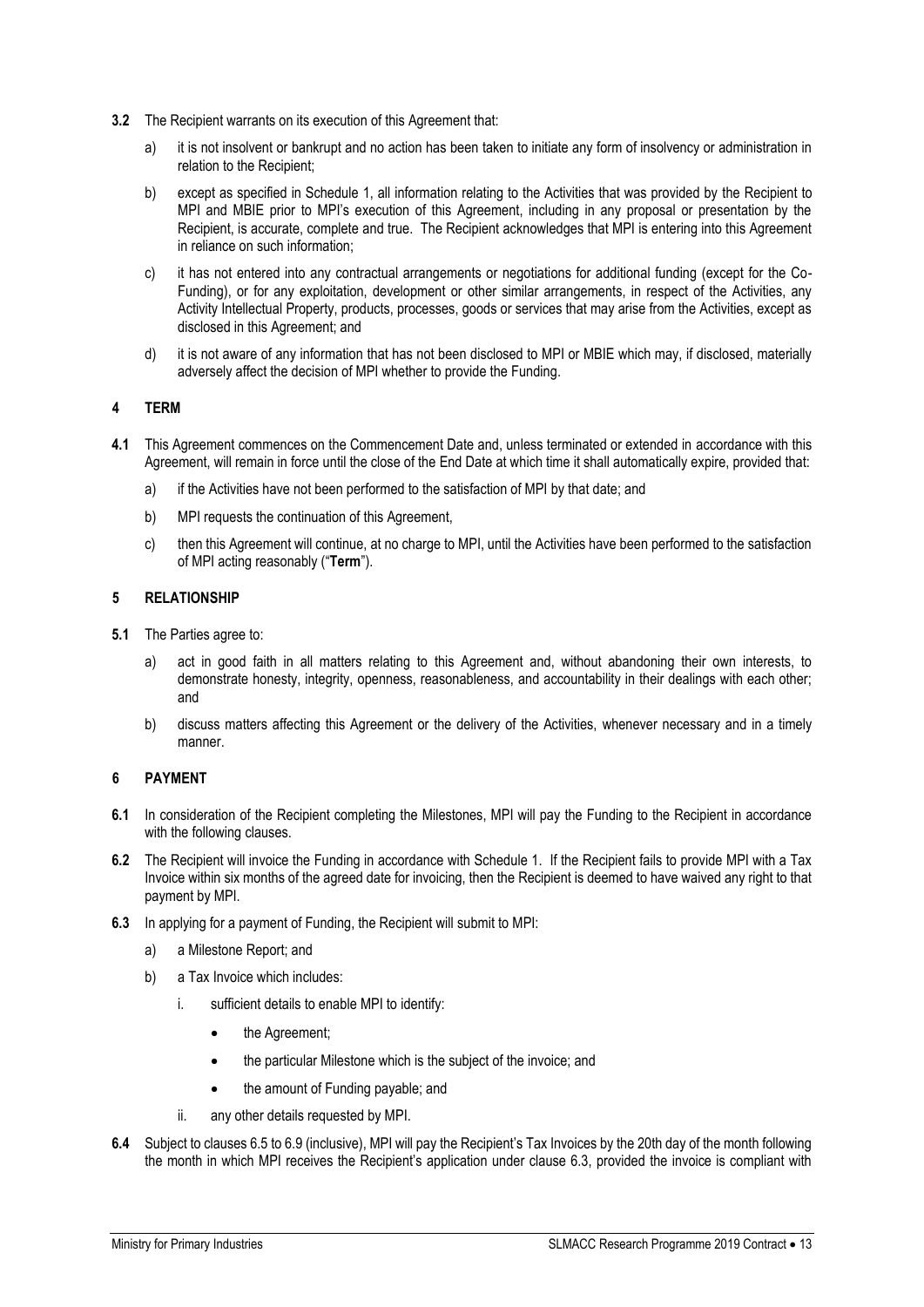clause 6.3 and the Milestone Report is satisfactory to MPI acting reasonably. Payment of Funding by MPI is not evidence that the Milestone or Activities to which the invoice relates have been provided in accordance with this Agreement.

- **6.5** MPI will only make the payment due under clause 6.4 if:
	- a) MPI is reasonably satisfied that the Milestone to which the payment relates has been completed by the due date; or
	- b) MPI considers in its sole discretion that sufficient progress has been made toward completing the Milestone to which the payment relates by the due date.
- **6.6** MPI may not withhold a payment due under clause 6.4 to the extent that:
	- a) a Milestone has not been completed as a result of MPI's breach of this Agreement; or
	- b) a Milestone has not been completed as a result of (i) MPI's express instruction in writing, or (ii) voluntary termination under clause 21.3, but only in relation to payments in respect of the time prior to the End Date.
- **6.7** Each payment of Funding will be in the amount specified in clause 5 (Milestones) of Schedule 1 which corresponds to the relevant Milestone completed, but MPI has the discretion to pay a lesser amount where clause 6.5(b) applies. Where a lesser amount is paid, the balance withheld may be paid by MPI to the Recipient, in its sole discretion, on the date of a future payment of Funding or another date determined by MPI.
- **6.8** Despite this clause 6, MPI's obligation to pay the Funding is subject to:
	- a) there being no un-remedied breach of this Agreement by the Recipient; and
	- b) MPI being satisfied on reasonable grounds that the Funding is being appropriately expended on the Activities, in accordance with this Agreement.
- **6.9** If MPI has a bona fide dispute in relation to all or any portion of any Tax Invoice, whether in relation to the Milestones invoiced, the accuracy of the Tax Invoice, Milestone Report or otherwise, MPI may withhold payment of the amount subject to the dispute, provided that:
	- a) MPI will pay any undisputed amount when it becomes due and payable; and
	- b) the Recipient will continue to perform its obligations under this Agreement while the dispute is resolved.

#### **7 ACTIVITIES**

#### **Performance Standards**

- **7.1** The Recipient will use reasonable endeavours to:
	- a) deliver the Research Aims;
	- b) achieve or contribute to the achievement of the Impacts; and
	- c) otherwise perform the Activities in accordance with the terms of this Agreement.
- **7.2** The Recipient will ensure that the Activities are performed:
	- a) promptly with due diligence, care and skill;
	- b) by appropriately trained, qualified, experienced and supervised persons;
	- c) in accordance with all Government and MPI internal policies and procedures relevant to this Agreement, and annexed to this Agreement as Appendix 3 and
	- d) to MPI's satisfaction as reasonably specified by MPI in writing from time to time.
- **7.3** The Recipient will ensure that:
	- a) it has effective project management tools, processes and systems in place, including in relation to the assignment of roles and responsibilities, performance monitoring and reporting, and financial, intellectual property and risk management procedures, to perform the Activities in accordance with the terms of this Agreement;
	- b) it has appropriate and effective systems, processes and structures to manage its obligations and responsibilities under the Activities and this Agreement;
	- c) the purposes of the Activities and the terms of this Agreement are, to the extent reasonably possible, clear and understood by staff and other persons involved in the Activities;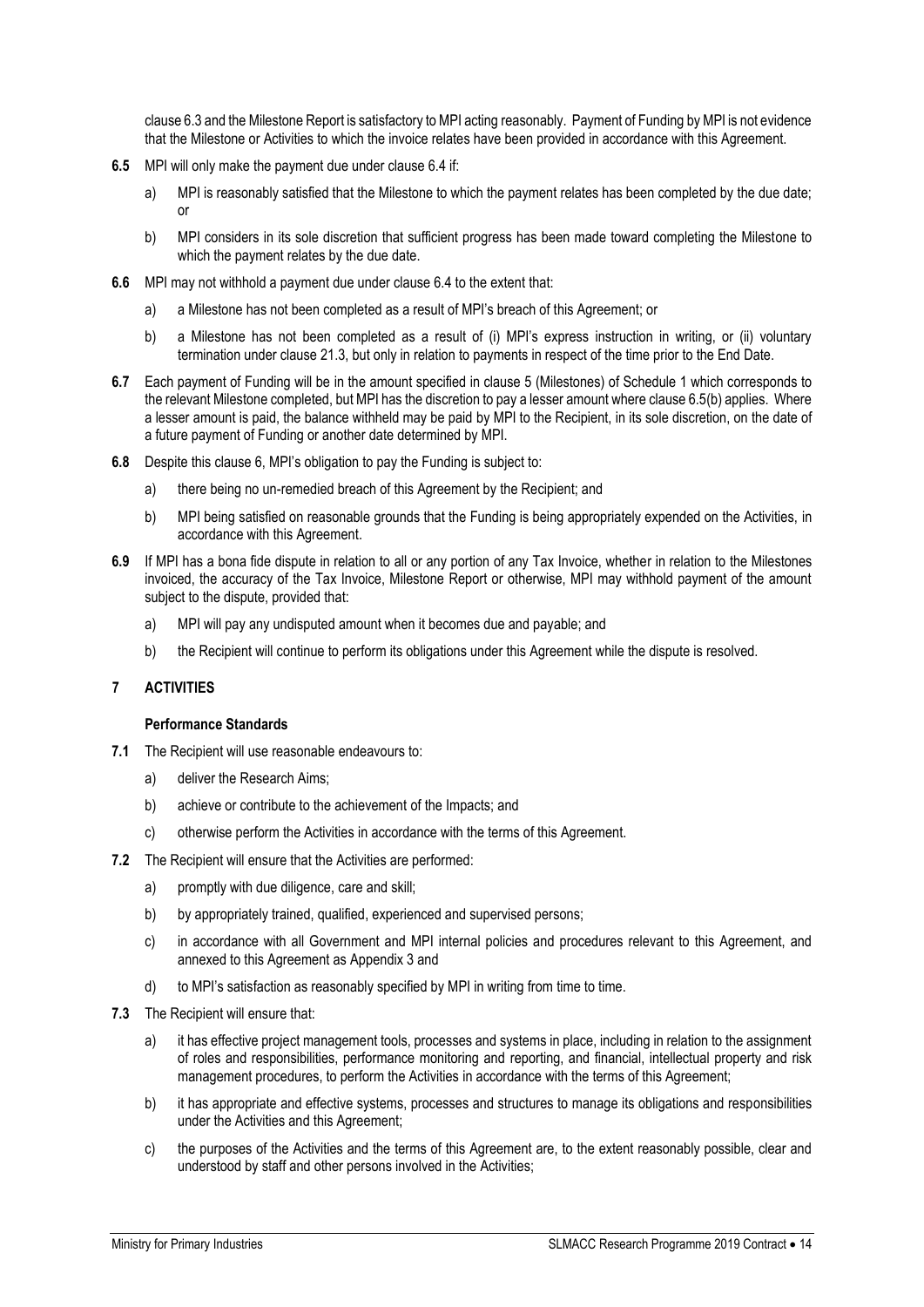- d) it appropriately monitors the Activities to ensure the Activities are being carried out in accordance with this Agreement; and
- e) it appropriately monitors and manages the performance and cost of third parties involved in the Activities.
- **7.4** The Recipient will:
	- a) achieve reasonable performance and science quality standards for the Activities that would be expected of any skilled and experienced research organisation, and comply with any relevant codes of professional standards and ethics relevant to the research being undertaken as part of the Activities; and
	- b) achieve reasonable productivity standards for the Activities in the delivery of research, science and technology outputs that would be expected of any skilled and experienced research organisation.

#### **Publicity**

**7.5** The Recipient will acknowledge the MPI Sustainable Land Management and Climate Change Research Programme as a source of funding in all publications and publicity regarding the Activities, subject to approval of the form of the acknowledgement by MPI.

#### **Information**

- **7.6** The Recipient will:
	- a) promptly provide MPI with all information relating to the Activities as requested by MPI from time to time, and provide that information as soon as possible if requested by MPI to comply with its statutory, parliamentary or other reporting obligations; and
	- b) ensure that all information it provides under this Agreement is to the best of its knowledge factually correct and contains no material omissions.

#### **Issues**

- **7.7** The Recipient will promptly notify MPI of any:
	- a) actual or anticipated matter that could:
		- i. receive media attention; or
		- ii. materially impact on the Activities or the Funding, including:
			- a) loss of critical resources (including loss of Key Personnel, Co-Funding or infrastructure);
			- b) changes in the scientific or technical approach to the Activities;
			- c) consents, approvals, licences and permits required to perform the Activities that cannot be obtained, have expired or are revoked;
			- d) significant issues with, or changes to, end-user engagement;
			- e) any matter that materially reduces the Activities' benefit to New Zealand (for example contracts or arrangements with third parties offshore);
			- f) scientific, technical or financial fraud;
			- g) material changes to the Recipient's organisation, including changes to the Recipient's organisation's core strategy or direction; or
			- h) any matter that puts the Recipient's ability to perform the Activities or complete the Milestones at risk; or
	- b) change in the Recipient's status.

#### **Sourcing**

- **7.8** Subject to clause 10 (Subcontractors), the Recipient will use reasonable endeavours to enter into any arrangements with third parties, including government agencies, sector organisations, research organisations, third party research contractors, education institutes, students, third party investors, end-users or other persons, that are necessary to:
	- a) perform the Activities;
	- b) deliver the Research Aims, and achieve, or contribute to the achievement of, the Impacts for the benefit of New Zealand; and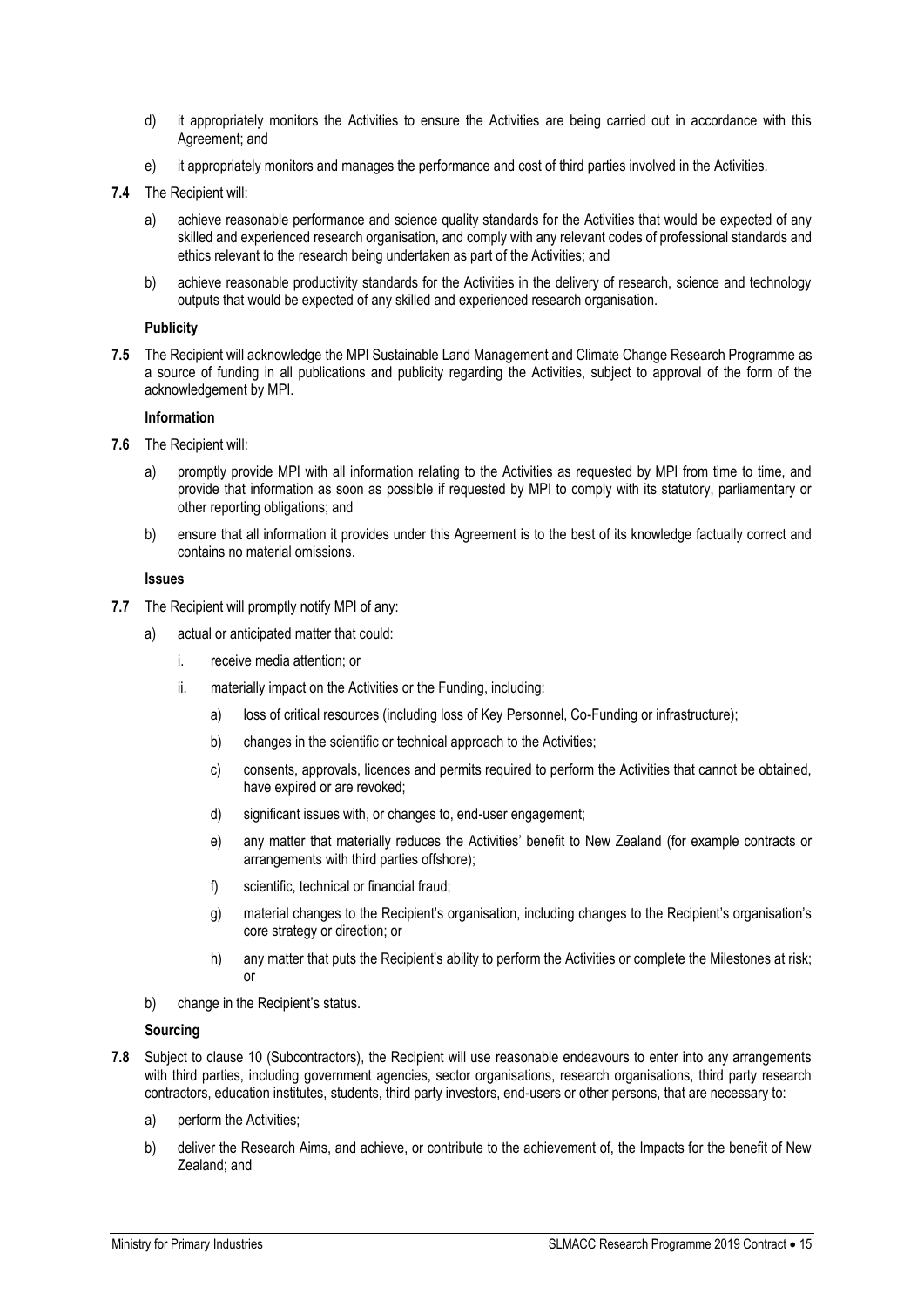c) address intellectual property ownership, confidentiality, access to resources or facilities with other parties involved in the Activities.

# **8 MILESTONES**

- **8.1** The Recipient will use all reasonable endeavours to complete the Milestones, unless it is:
	- a) unable to do so due to an Extraordinary Event or MPI's breach of this Agreement; or
	- b) expressly instructed to do otherwise in writing by MPI.
- **8.2** If the Recipient anticipates any delay (for any reason) in the completion of any Milestone, it will give written notice to MPI of the anticipated delay as soon as is reasonably practicable.
- **8.3** If MPI reasonably believes that the progress of the Recipient has slipped significantly from the timetable required to complete any Milestone, MPI may give written notice to that effect to the Recipient.

**8.4** If:

- a) the completion of any Milestone is delayed; or
- b) a notice is served under clauses 8.2 or 8.3,

then the Parties will, as soon as reasonably practicable, discuss and seek to agree the changes necessary to achieve an expeditious return to meeting the Milestone (including changes to the timetable or any Personnel or other resources provided by either Party under this Agreement). Any failure to agree the matters discussed will be a dispute for the purposes of clause 20 (Dispute Resolution).

- **8.5** Despite clause 8.4, if the completion of any Milestone is delayed other than as permitted under clause 8.1, then (without prejudice to any other right of or remedy available to MPI):
	- a) MPI may withhold any payment due on completion of that Milestone until such time as the Recipient has completed that Milestone; and
	- b) the provisions of clause 21.2(a) (Termination) will apply.
- **8.6** Any changes to the Activities or Agreement agreed under clause 8.4 will be documented as a variation under clause 13 (Variations).

#### **9 PERSONNEL**

- **9.1** The Recipient must ensure that the "Key Personnel", if any, listed in Schedule 1 undertake such roles in respect of the Activities as may be specified in that Schedule.
- **9.2** Where any Key Personnel are unable to perform their specified roles, the Recipient must notify MPI immediately. The Recipient must, if requested by MPI, provide replacement Personnel acceptable to MPI without additional payment and at the earliest opportunity. Approval of replacement Personnel by MPI shall not be unreasonably withheld.
- **9.3** MPI may give notice, on reasonable grounds related to the performance of the Activities, requiring the Recipient to remove one or more Personnel (including any "Key Personnel" specified in Schedule 1) from involvement in the Activities. The Recipient must, at its own cost, promptly arrange for such removal and the provision of replacement Personnel reasonably acceptable to MPI.
- **9.4** The Recipient's Personnel are not employees or agents of MPI. At no time will MPI have any liability to:
	- a) meet any of the Recipient's obligations under the Health and Safety at Work Act 2015; or
	- b) pay any of the following in respect of the Recipient's Personnel:
		- i. holiday pay, sick pay or any other payment under the Holidays Act 2003;
		- ii. redundancy or any other form of severance pay; or
		- iii. taxes or levies, including any levies under the Injury Prevention, Rehabilitation and Compensation Act 2001.

#### **10 SUBCONTRACTORS**

**10.1** The Recipient may not subcontract any of its obligations under this Agreement except where: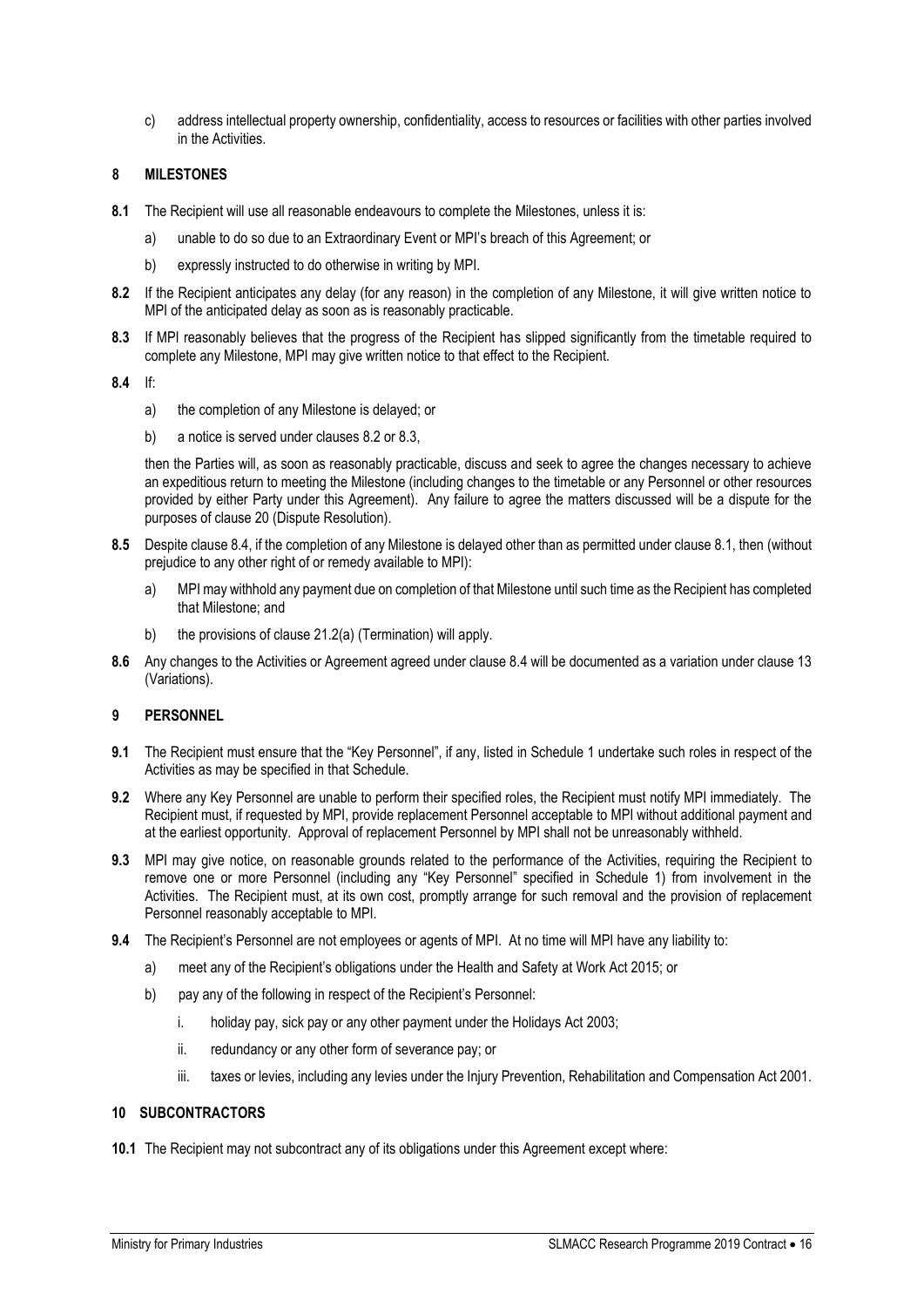- a) it has MPI's prior written approval (MPI will not unreasonably withhold its approval for the use of subcontractors); or
- b) MPI has approved the subcontractors and/or particular activities to be subcontracted as specified in Schedule 1.
- **10.2** The Recipient must ensure that:
	- a) each subcontractor is fully aware of the Recipient's obligations under this Agreement to the extent necessary for the subcontractor to properly perform its obligations;
	- b) each subcontract it enters into is either approved by MPI in writing or is on terms that are consistent with this Agreement, to the extent relevant and material for the performance of the subcontractor's obligations; and
	- c) each subcontract restricts the ability of the subcontractor to further subcontract its obligations without first obtaining MPI's consent.
- **10.3** The Recipient will not be relieved of any of its liabilities or obligations under this Agreement by entering into any subcontract.
- **10.4** If a subcontractor has failed to deliver any aspect of the Activities being subcontracted as approved under this Agreement and the failure cannot be remedied, MPI may, by notice to the Recipient, require the Recipient to terminate that subcontract immediately. MPI will not be liable for any losses or costs of the Recipient associated with such termination.
- **10.5** The Recipient will ensure that its contract with each approved subcontractor will contain the same rights as found in clause 25 (Recordkeeping and Audit), and that those rights are directly enforceable by MPI against the subcontractor pursuant to the Contracts (Privity) Act 1982.

# **11 CONFLICT OF INTEREST**

- **11.1** The Recipient:
	- a) warrants that as at the Commencement Date, it has no Conflict of Interest; and
	- b) must do its best to avoid situations that may lead to any Conflict of Interest arising during the Term.
- **11.2** The Recipient must immediately notify MPI in writing of any matter, event or circumstance that gives rise to any Conflict of Interest. If a Conflict of Interest does arise the Parties must discuss, agree, and record in writing how it will be managed.
- **11.3** The Recipient will use reasonable endeavours to minimise the impact on MPI of any Conflict of Interest. Each Party must pay their own costs in relation to managing a Conflict of Interest.
- **11.4** If the Recipient fails to notify MPI of a Conflict of Interest, or is unable or unwilling to resolve or deal with the Conflict of Interest as required, MPI may terminate this Agreement in accordance with clause 21 (Termination).

# **12 COMPLIANCE WITH LAWS AND OTHER REQUIREMENTS**

- **12.1** The Recipient will ensure that in performing its obligations under this Agreement it complies with all relevant laws, regulations, and codes and standards of practice in New Zealand and any other relevant jurisdiction, including ethical requirements.
- **12.2** Except as specified in Schedule 1 or agreed in writing by MPI, the Recipient is responsible for ensuring that every necessary and prudent authorisation (including consents, permits, licences, and informed consents (if a person is the subject of any research undertaken)) is obtained to allow the Recipient to perform its obligations under this Agreement, including in relation to performance carried out on MPI premises.

# **13 VARIATIONS**

- **13.1** Except as expressly provided otherwise in Schedule 1, no variation to this Agreement (each a "Variation") is effective unless it is agreed in writing and signed by a duly authorised representative of both Parties.
- **13.2** MPI will have no liability for any changes to the Activities or Milestones that are not agreed in a Variation.
- **13.3** Unless expressly agreed in writing to the contrary, it will be an implied term in every Variation that the Variation will not prejudice any rights or obligations under this Agreement except to the extent that such rights or obligations are expressly amended by the Variation.

#### **14 CONFIDENTIALITY**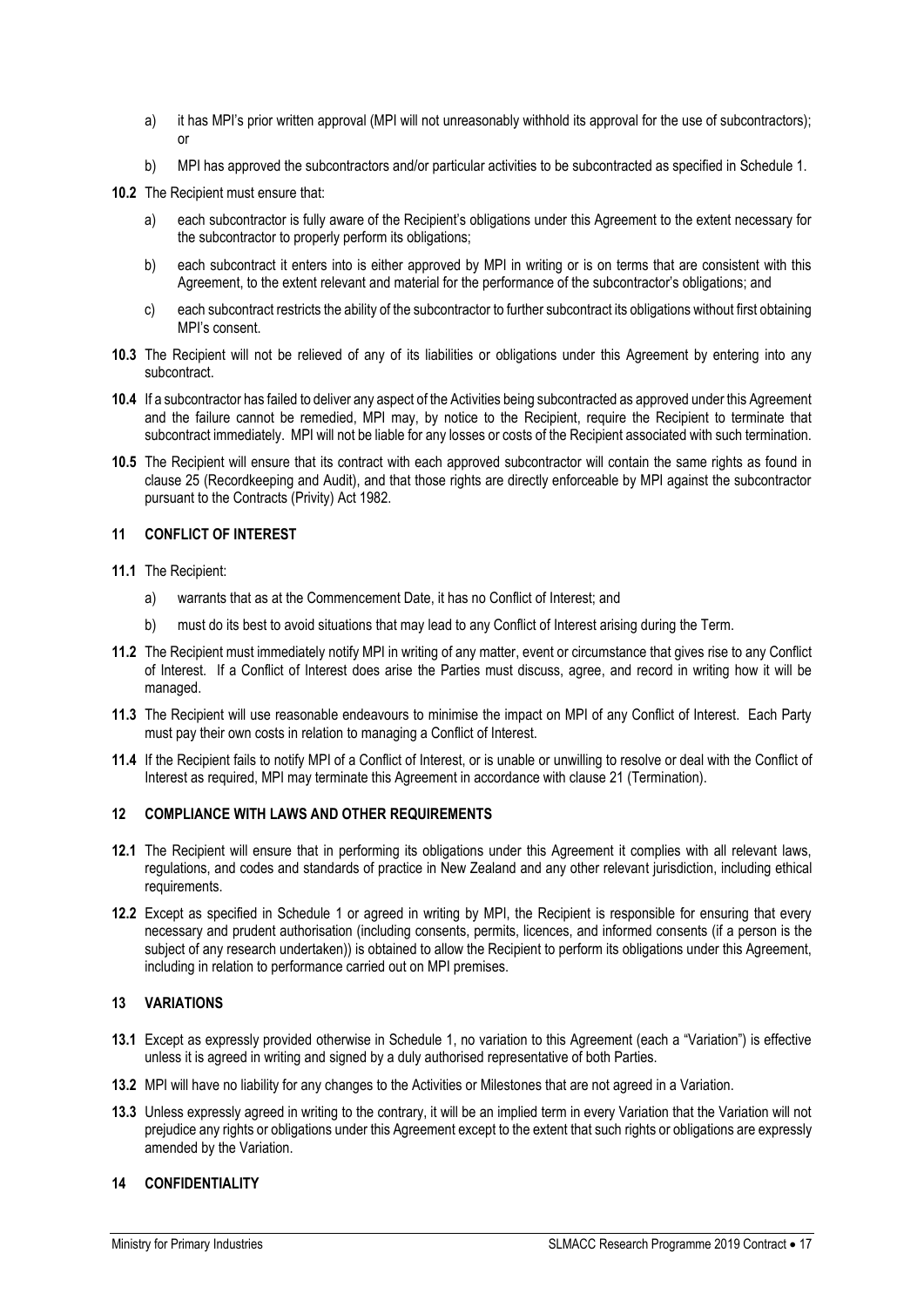- **14.1** Each Party will keep confidential and secure and not use or disclose to any third party any of the other Party's Confidential Information except:
	- a) to its professional advisers or Personnel directly concerned with the implementation or operation of this Agreement and to the extent necessary for performing its obligations under this Agreement;
	- b) as required by law, court order, other legal obligation, or parliamentary rules or convention;
	- c) under the Official Information Act 1982;
	- d) to the extent necessary to subcontract to parties as approved by MPI in accordance with this Agreement;
	- e) where the information subsequently becomes part of the public domain through no fault of the Party receiving the information;
	- f) with the prior written consent of the other Party; or
	- g) as required by Schedule 3.
- **14.2** Except as expressly agreed by MPI in writing, the Recipient must retain all of MPI's Confidential Information in New Zealand.
- **14.3** Should a request be made to either Party for information that is confidential to the other Party in accordance with clause 14.1(c), the Party to whom the request is made will notify the other Party as soon as practicable. Such notice will outline the information subject to the request, and allow the Party being notified a reasonable opportunity to provide comment on whether, in its opinion, there are good (or conclusive) reasons for withholding any or all of the information sought.
- **14.4** Without limiting any specific privacy obligations specified in Schedule 1, the Recipient will comply with the Privacy Act 1993 when performing the Activities under this Agreement, and will not disclose any personal information acquired in the course of performing this Agreement to any person other than MPI, or the individual to whom the information relates, except with MPI's consent or in accordance with the Privacy Act 1993.
- **14.5** Subject to clause 14.1, the Recipient must not disclose any data, results, research papers, conference papers, reports, promotional material, pamphlets or other documentation relating to the Activities without the prior written consent of MPI.
- **14.6** Each Party acknowledges that a breach of any obligation of confidence under this Agreement may cause the other Party irreparable damage for which monetary damages would not be an adequate remedy. Accordingly, in addition to any claim for damages and any other remedies available at law or equity, the non-breaching Party may seek specific performance or injunctive relief against any breach or threatened breach by the other Party, its Personnel, agents or contractors of this clause 14. Each Party undertakes to provide the other Party with any assistance possible in any such action against any of that first Party's Personnel, agents or contractors.

#### **15 MEDIA RELATIONS**

- **15.1** MPI may publicise and report on the awarding of the Funding, including the Recipient's and any of its subcontractor's names, the amount of the Funding and a brief description of the Activities on websites and in media releases, general announcements and annual reports.
- **15.2** No Party may post on websites, social networking sites or publicly display objectionable or derogatory comments about the Activities, this Agreement, each other, or any of their Personnel.
- **15.3** The Recipient will refer any enquiries from the media or any other person about the terms or performance of this Agreement to MPI.

#### **16 EVALUATION**

- **16.1** MPI may at any time during the Term, or within seven years after the End Date, undertake, or engage an expert to undertake, a review or evaluation of the Activities, including any progress reports provided by the Recipient in accordance with Schedule 1.
- **16.2** In relation to any review or evaluation of the Activities, the Recipient must at its cost within 15 Business Days after a request by MPI or the expert:
	- a) provide all reasonable assistance to MPI and the expert;
	- b) respond to all reasonable requests from MPI or the expert; and
	- c) provide any information reasonably required by MPI or the expert.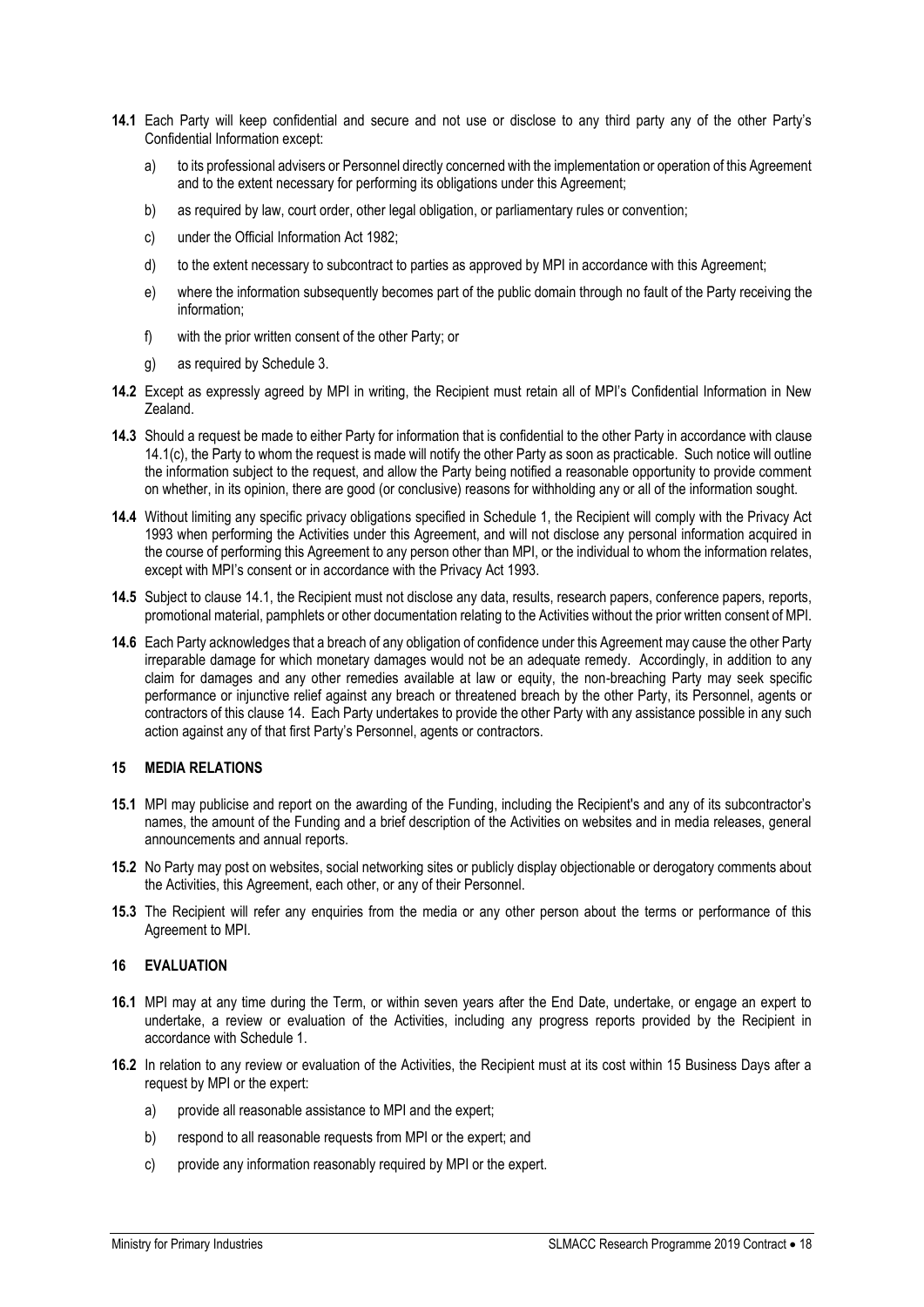#### **17 INTELLECTUAL PROPERTY**

- **17.1** The provisions of Schedule 3 apply to ownership and use of Activity Intellectual Property (both commercialisable and non-commercialisable) and Background Intellectual Property (as defined in Schedule 3).
- **17.2** The Recipient must implement appropriate intellectual property management practices and procedures to maximise the potential for the Activities to deliver the Research Aims and achieve, or contribute to the achievement of, the Impacts for the benefit of New Zealand.

#### **18 LIABILITY**

- **18.1** The Recipient will be liable to MPI for the acts, defaults and omissions of its Personnel, agents and subcontractors, as fully as if they were the acts, defaults or omissions of the Recipient.
- **18.2** Neither Party will be liable to the other Party for any loss of profit, loss of revenue or other indirect, consequential or incidental loss or damage arising under or in connection with this Agreement.
- **18.3** The maximum liability of each party under or in connection with this Agreement, whether arising in contract, tort (including negligence) or otherwise, is limited to the total amount of Funding paid and payable under this Agreement.
- **18.4** The Recipient indemnifies MPI against:
	- a) any taxes, levies, penalties, damages or compensation which MPI may be liable to deduct, withhold or pay by reason of the Recipient, or any person used by the Recipient to carry out the Activities, being held to be an employee of MPI; and
	- b) any claim, liability, loss or expense (including legal fees on a solicitor own client basis) brought or threatened against, or incurred by MPI, arising from or in connection with a breach of this Agreement by the Recipient, or from the negligence or misconduct of the Recipient.

#### **19 INSURANCE**

- **19.1** The Recipient must effect and maintain:
	- a) insurance sufficient to cover its obligations under this Agreement during the Term; and
	- b) without limiting subclause (a) above, insurance of the type and to the level specified in Schedule 1.
- **19.2** The Recipient must, on request, provide MPI with sufficient evidence of its insurance cover in relation to this Agreement.

#### **20 DISPUTE RESOLUTION**

- **20.1** Except where a Party seeks urgent interlocutory relief, injunction, or specific performance, or has terminated this Agreement, neither Party may commence court proceedings against the other without the relevant Party using reasonable endeavours to comply with clauses 20.2 to 20.6 inclusive.
- **20.2** Where any dispute, disagreement, question or difference ("Dispute") arises between the Parties on any matter arising out of this Agreement, either Party ("Initiator") may notify the other Party ("Recipient") in writing of the Dispute ("Dispute Notice"). The Dispute Notice must specify the Initiator's:
	- a) view of the facts of the Dispute;
	- b) legal position on the Dispute;
	- c) its suggestion for resolving the Dispute; and
	- d) representative authorised to resolve the Dispute.
- **20.3** The Recipient must respond to the Dispute Notice within five Business Days of receiving it. The Recipient's response must specify its:
	- a) view of the facts of the Dispute;
	- b) legal position on the Dispute:
	- c) its suggestion for resolving the Dispute; and
	- d) representative authorised to resolve the Dispute.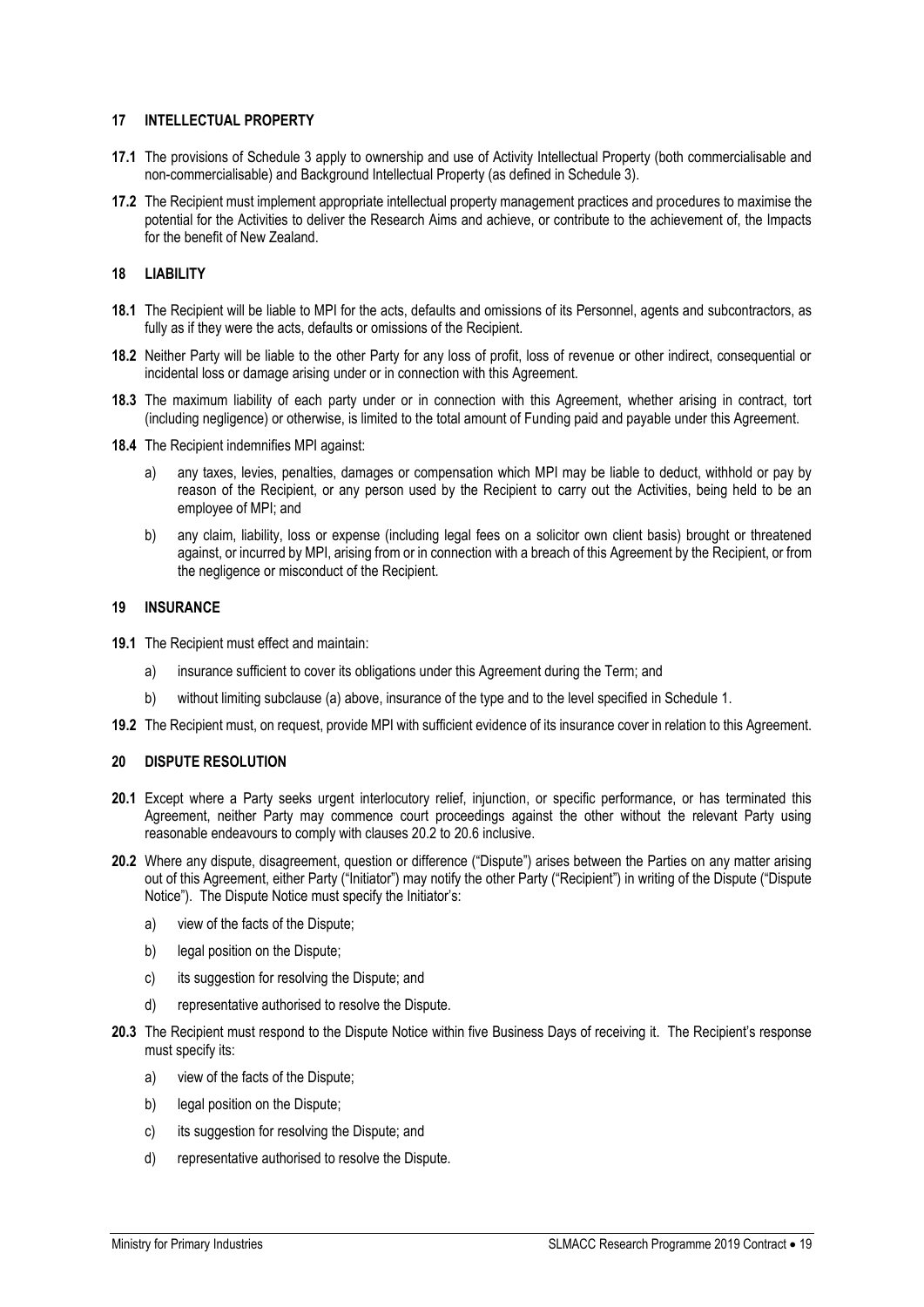- **20.4** The Parties will enter into negotiations to resolve the Dispute within five Business Days of the Initiator receiving the Recipient's response.
- **20.5** Where the Parties are unable to negotiate a resolution to the Dispute within 20 Business Days of the Recipient's receipt of the Dispute Notice (or such other time as the Parties agree in writing), then clause 20.6 will apply.
- **20.6** The Parties will use best efforts to agree on a mediator and a fee for that mediator. However, if the Parties cannot agree within five Business Days of the expiry of the timeframe referred to in clause 20.5, the mediator will be selected, and the mediator's fee determined, by the Chair for the time being of the organisation known as LEADR New Zealand Inc (or his/her nominee). Mediation will be conducted in all respects in accordance with the LEADR New Zealand Inc. standard mediation agreement, and the Parties will use their best efforts to ensure that mediation is commenced and conducted expeditiously.
- **20.7** Where mediation does not resolve the Dispute within 10 Business Days of mediation commencing then without prejudice to each Party's right to commence court proceedings the Parties may agree to commence arbitration proceedings in accordance with the provisions of the Arbitration Act 1996.
- **20.8** The Parties agree that any mediation or arbitration which the Parties are required to attend shall be conducted in Wellington, New Zealand.
- **20.9** Pending settlement of the Dispute, the Parties will continue to perform their obligations under this Agreement as far as is practicable as if the Dispute had not arisen. This does not limit either Party's right to terminate this Agreement.

# **21 TERMINATION**

- **21.1** Either Party may terminate this Agreement, immediately on written notice to the other Party, where the other Party commits a breach of this Agreement that:
	- a) is not capable of being remedied and has a material adverse effect on the terminating Party (in the reasonable opinion of the terminating Party); or
	- b) is capable of being remedied, but has not been remedied to the terminating Party's reasonable satisfaction within 10 Business Days (or such longer period as the terminating Party may allow in writing) of the terminating Party giving the other Party written notice:
		- i. stating the nature of the breach, what is required to remedy it and the time and date by which it must be remedied; and
		- ii. which must be given within three months after the terminating Party became aware of the breach.
- **21.2** MPI may terminate this Agreement immediately by giving written notice to the Recipient, if the Recipient:
	- a) fails to complete a Milestone within 20 Business Days after the relevant due date, other than as permitted under clause 8.1 (Milestones);
	- b) becomes insolvent or bankrupt;
	- c) has an administrator, receiver, liquidator, statutory manager, mortgagee's or chargee's agent appointed;
	- d) becomes subject to any form of external administration;
	- e) becomes unable to pay its debts as they become due or is presumed to be unable to pay its debts under section 287 of the Companies Act 1993;
	- f) is unable to perform its obligations under this Agreement for more than 20 Business Days due to an Extraordinary Event;
	- g) ceases to carry on business of the type or within the scope of which the Activities fall, or if MPI is not satisfied that the Recipient's business or any aspect of it remains compatible with performance of the Activities;
	- h) fails or is unable to rectify any deficiency in the Activities uncovered by MPI as a result of an audit conducted under clause 25 (Recordkeeping and Audit);
	- i) does not secure or use Co-Funding in accordance with clause 6.2 (Co-Funding) of Schedule 1;
	- j) does something, or fails to do something, that, in MPI's opinion, results in damage to MPI's reputation or business, or the reputation or business of the New Zealand Government;
	- k) has any Conflict of Interest that: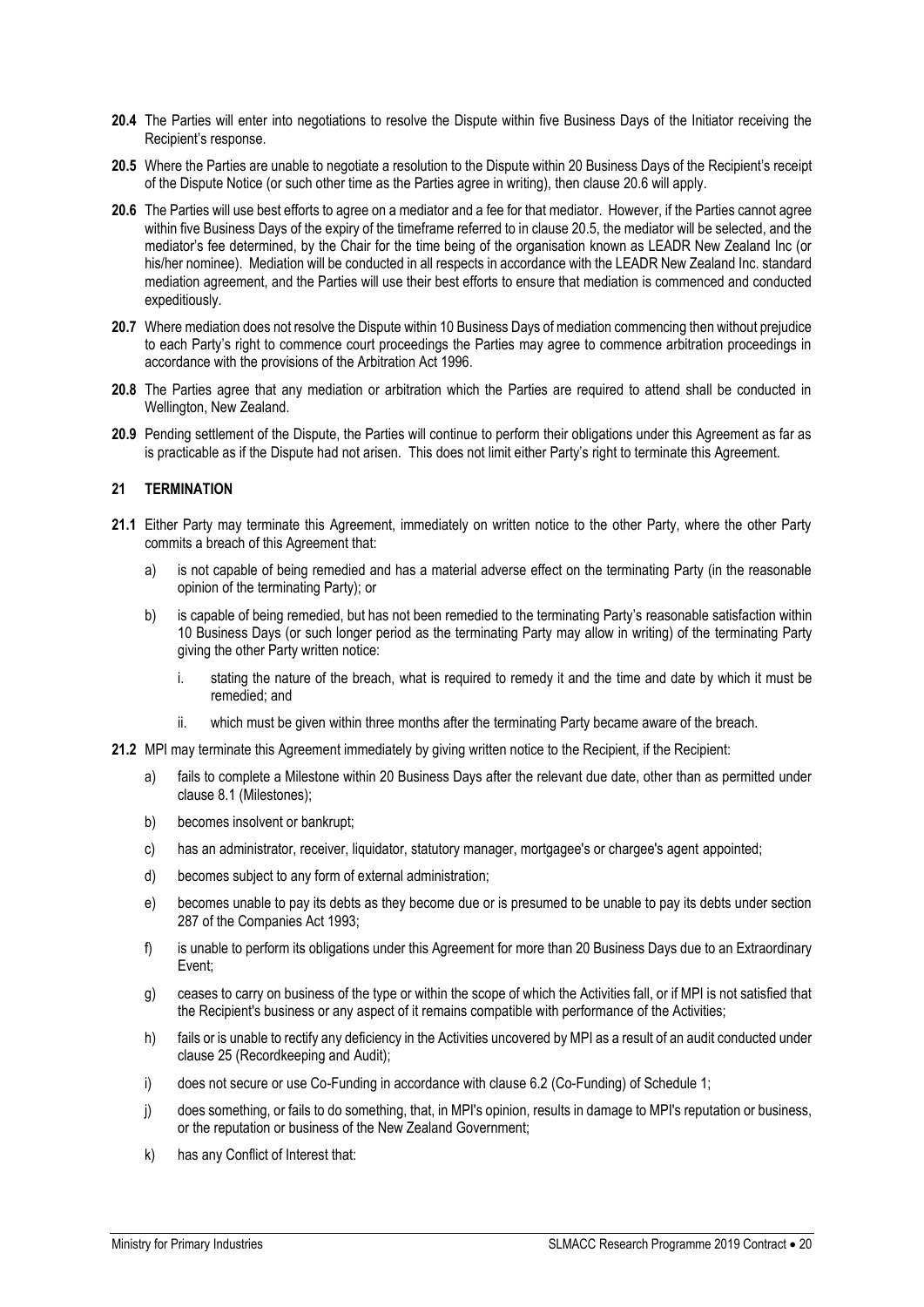- i. in MPI's opinion is so material as to impact adversely on the delivery of the Activities, MPI or the New Zealand Government;
- ii. the Recipient failed to notify MPI of; or
- iii. in MPI's opinion, the Recipient is unable or unwilling to resolve or deal with as required by MPI acting reasonably;
- l) fails or is unable to provide acceptable replacement Personnel within 20 Business Days of being requested to do so by MPI under clause 9 (Personnel);
- m) assigns this Agreement other than in accordance with clause 28.6 (Assignment); or
- n) has provided or provides information to MPI or MBIE that is misleading or inaccurate in any material respect.
- **21.3** MPI may terminate this Agreement immediately by giving written notice to the Recipient if MPI has insufficient funding within its budget for the Activities.

# **22 EFFECT OF EXPIRY OR TERMINATION**

- **22.1** On expiry or termination of this Agreement:
	- a) MPI may require the Recipient to provide evidence of how the Funding has been spent:
	- b) subject to payment of Funding in respect of the period prior to the End Date, any Funding that has not yet been paid by MPI will not be paid; and
	- c) the Recipient will provide MPI with a copy of the register of Background Intellectual Property required to be kept in accordance with Schedule 3.
- **22.2** Expiry or termination of this Agreement will not:
	- a) prejudice any other rights and remedies of the Parties under this Agreement or otherwise provided by law; or
	- b) affect any part of this Agreement which expressly, or by its nature, survives termination or expiry, including clauses 14 (Confidentiality), 15 (Media Relations), 16 (Evaluation), 17 (Intellectual Property), 18 (Liability), 20 (Dispute Resolution), 22 (Effect of Expiry or Termination), 23 (Contact Persons), 24 (Inspection), 25 (Recordkeeping and Audit), 26 (Notices), 27 (Extraordinary Events), 28 (Miscellaneous) and Schedule 3.

# **23 CONTACT PERSONS**

- **23.1** All matters relating to this Agreement (including but not limited to matters concerning interpretation of this Agreement) will be directed to MPI's Contract Manager or the Recipient's Contract Manager, unless provided otherwise in this Agreement.
- **23.2** If a reasonable attempt to contact MPI's Contract Manager in accordance with clause 23.1 is unsuccessful, enquiries can be directed to the person for the time being holding the office of MPI Grants' Coordinator.
- **23.3** If a reasonable attempt to contact the Recipient's Contract Manager in accordance with clause 23.1 is unsuccessful, enquiries can be directed to the chief executive or a general manager of the Recipient.
- **23.4** Each Party may from time to time change the person designated as its Contract Manager on 10 Business Days' written notice to the other Party.

## **24 INSPECTION**

**24.1** The Recipient will ensure that MPI Personnel, agents, and contractors, have access, at any reasonable time and for any reasonable purpose in connection with the Activities, free of charge, to any of the Recipient's property or premises relevant to this Agreement, and will ensure that any subcontracts confer on MPI an equivalent right of access for inspection.

#### **25 RECORDKEEPING AND AUDIT**

- **25.1** The Recipient must keep and maintain full, accurate and up to date records, including financial records, in relation to the provision of Activities, the Co-Funding and all money paid and payable by MPI under or in relation to this Agreement sufficient to enable MPI:
	- a) to meet its obligations under the Public Finance Act 1989;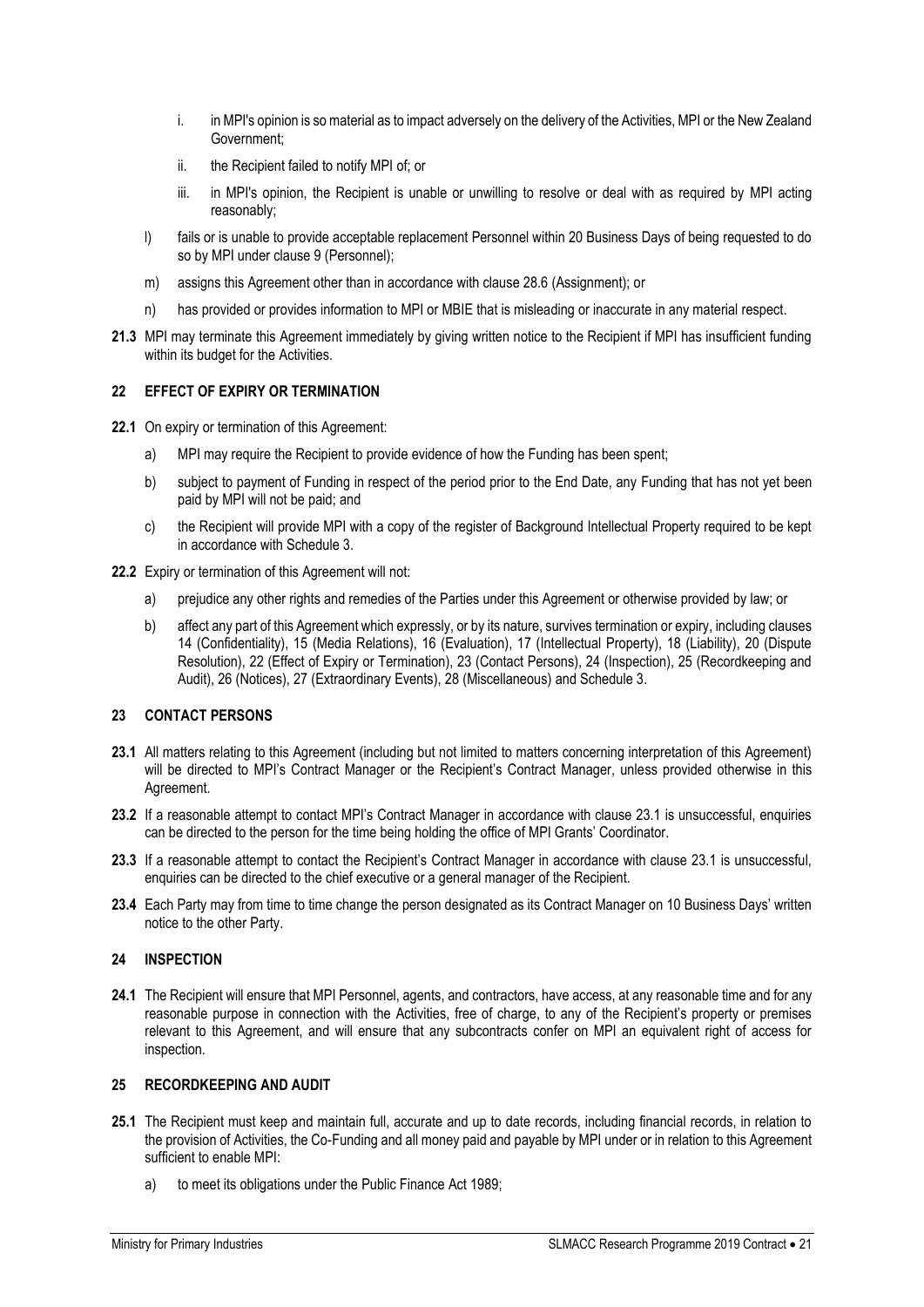- b) to carry out an audit for the purposes specified in clause 25.2;
- c) to carry out a review or evaluation in accordance with clause 16 (Evaluation); and
- d) to make any Protective Application (as defined in Schedule 3) or to commercially exploit Activity Intellectual Property in accordance with Schedule 3.
- **25.2** The Recipient must retain such records for at least seven years after termination or expiry of this Agreement.
- **25.3** At any time during the Term, or after the End Date where the Parties are in dispute, any Personnel or authorised agent of MPI may conduct an audit for the purpose of:
	- a) determining the Recipient's level of compliance with this Agreement (including whether there has been a breach of this Agreement);
	- b) determining whether Activities and Milestones invoiced for by the Recipient have been performed according to this Agreement; or
	- c) assisting in resolving a matter in Dispute between the Parties.
- **25.4** During an audit conducted under this clause 25, MPI may:
	- a) enter any premises of the Recipient or its subcontractors used in connection with provision of the Activities at any reasonable time during usual business hours;
	- b) inspect any records held under clause 25.1 in relation to the provision of Activities or any matter in dispute between the Parties; and
	- c) meet with and/or contact and speak to any or all Personnel involved with provision of the Activities.
- **25.5** The Recipient will, at its expense, provide appropriately qualified staff to assist MPI perform the tasks in clause 25.3 to conduct the audit under clause 25.2. MPI will pay all other reasonable costs incurred by the Recipient that are directly associated with the audit.
- **25.6** At least five Business Days prior to commencing an audit, MPI will notify the Recipient in writing of its intention to conduct an audit and of the intended scope and timing of the audit.
- **25.7** Where an audit conducted under clause 25.2 identifies any serious concern or material non-compliance with the terms of this Agreement, MPI may require an additional audit or audits or other reasonable inquiries to be carried out at the Recipient's expense (such expenses including MPI Personnel costs at external charge-out rates).
- **25.8** MPI will advise the Recipient in writing of the scope and timing of any additional audit or inquiries required under clause 25.6.
- **25.9** MPI will promptly notify the Recipient of the results of any audit conducted under clause 25.2 and/or clause 25.6. Where any deficiencies are identified in such an audit, the Recipient will promptly take steps to remedy the deficiencies.

# **26 NOTICES**

- **26.1** Any notice or other communication under this Agreement will be deemed to be validly given if in writing and delivered by hand, registered mail, national post or international post, facsimile, or email (subject to the remainder of this clause 26) to the receiving Party's Contract Manager.
- **26.2** Unless the contrary is shown, any notice will be deemed to have been given on the date when actually delivered personally or by registered mail, on the second Business Day following posting to a national address, on the seventh Business Day following international posting, on the date sent by facsimile transmission if transmitted before 5:00 pm or on the next Business Day if transmitted after 5:00 pm, and on the date that receipt of an emailed notice is acknowledged by the recipient personally (that is, not by any automatically generated system email).
- **26.3** The Parties agree that no notice required or permitted to be given pursuant to clause 20 (Dispute Resolution) or clause 21 (Termination) may be given by email.

# **27 EXTRAORDINARY EVENTS**

- **27.1** Neither Party will be liable to the other for any failure to perform its obligations under this Agreement by reason of an Extraordinary Event. The benefit of this clause 27.1 does not extend to any Extraordinary Event if and to the extent that:
	- a) the effects of the event could have reasonably been prevented, avoided, overcome or mitigated by implementing reasonable precautions against the event;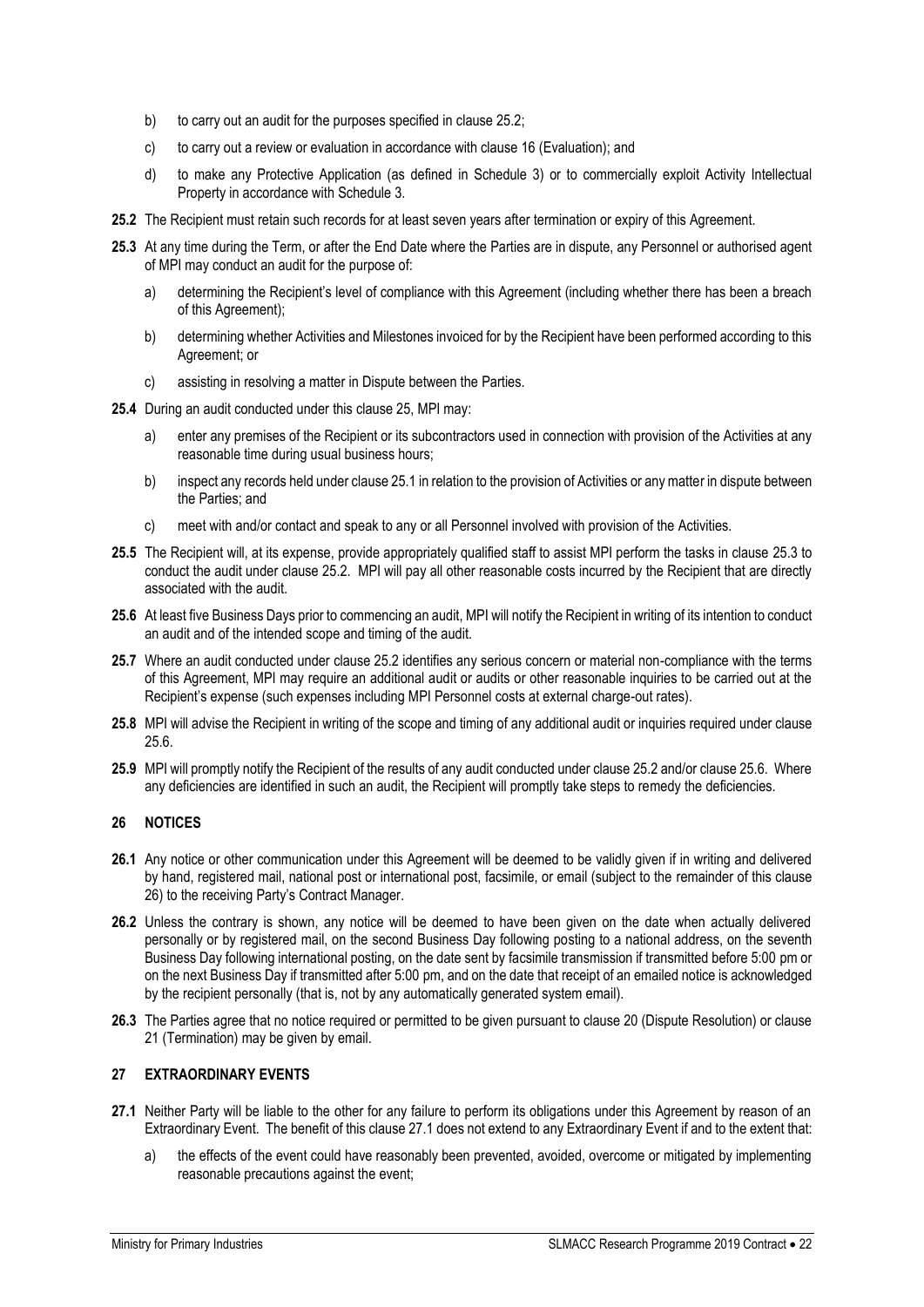- b) the affected Party is or was directly responsible for the event;
- c) the event is caused by:
	- i. any failure of a contractor of the affected Party, except to the extent the contractor was itself affected by an event which, if it occurred in relation to a Party, would have been an Extraordinary Event;
	- ii. a lack of funds for any reason;
	- iii. the affected Party's own breach or negligence; or
	- iv. strikes, lockouts, or any other form of labour dispute or delay caused by contractual or labour relations between either Party and any of its Personnel, agents, contractors or suppliers.
- **27.2** The Party affected by an Extraordinary Event must:
	- a) notify the other Party, as soon as practicable after the Extraordinary Event occurs, of:
		- i. the nature of the circumstances giving rise to the Extraordinary Event;
		- ii. the extent of the affected Party's inability to perform under this Agreement;
		- iii. the likely duration of that non-performance; and
		- iv. the steps being taken to remedy, or reduce the impact of the Extraordinary Event;
	- b) use its best endeavours to avoid or remove the Extraordinary Event and to minimise and mitigate its effects on that Party's obligations; and
	- c) continue to perform its obligations under this Agreement as far as practicable.
- **27.3** MPI is not obliged to pay any Funding for so long as an Extraordinary Event prevents the Recipient from performing its obligations under this Agreement.

# **28 MISCELLANEOUS**

#### **Entire agreement**

**28.1** This Agreement (including its Schedules, attachments, all other documents specified in Schedule 1 as forming part of it and all variations in accordance with clause 13) constitutes the entire agreement between the Parties and supersedes all prior agreements, representations, understandings and negotiations, whether written or oral of the Parties. The Parties acknowledge that they are not relying on any term, condition, representation or agreement that is not set out in this Agreement, unless such term or condition is implied by law.

#### **Costs**

**28.2** Subject to any express provision in this Agreement to the contrary, each Party is to pay its own legal and other costs and expenses relating directly or indirectly to the negotiation and preparation of this Agreement.

# **Privity**

**28.3** This Agreement confers benefits on public service agencies (as defined in the State Sector Act 1988) which may be relied on and enforced by them under the Contracts (Privity) Act 1982).

#### **Relationship**

**28.4** Nothing in this Agreement creates an employment, fiduciary, partnership, agency or joint venture relationship between MPI and the Recipient. Neither Party has authority to bind or represent the other Party in any way or for any purpose. This Agreement is not an exclusive arrangement between the Parties, and MPI may enter into contracts with third parties in respect of the same or similar Activities.

# **Waivers**

**28.5** No waiver of any rights or benefits arising under this Agreement is effective unless it is in writing and signed by the Party waiving. A waiver of a breach does not prejudice the waiving Party's rights in respect of any other breach. No delay, failure or forbearance by the Parties to exercise (in whole or in part) any right, power or remedy under this Agreement will operate as a waiver.

#### **Assignment**

**28.6** The Recipient may not assign, transfer or otherwise deal with any of its rights or obligations under this Agreement without MPI's prior written approval. MPI may withhold its approval in its sole discretion.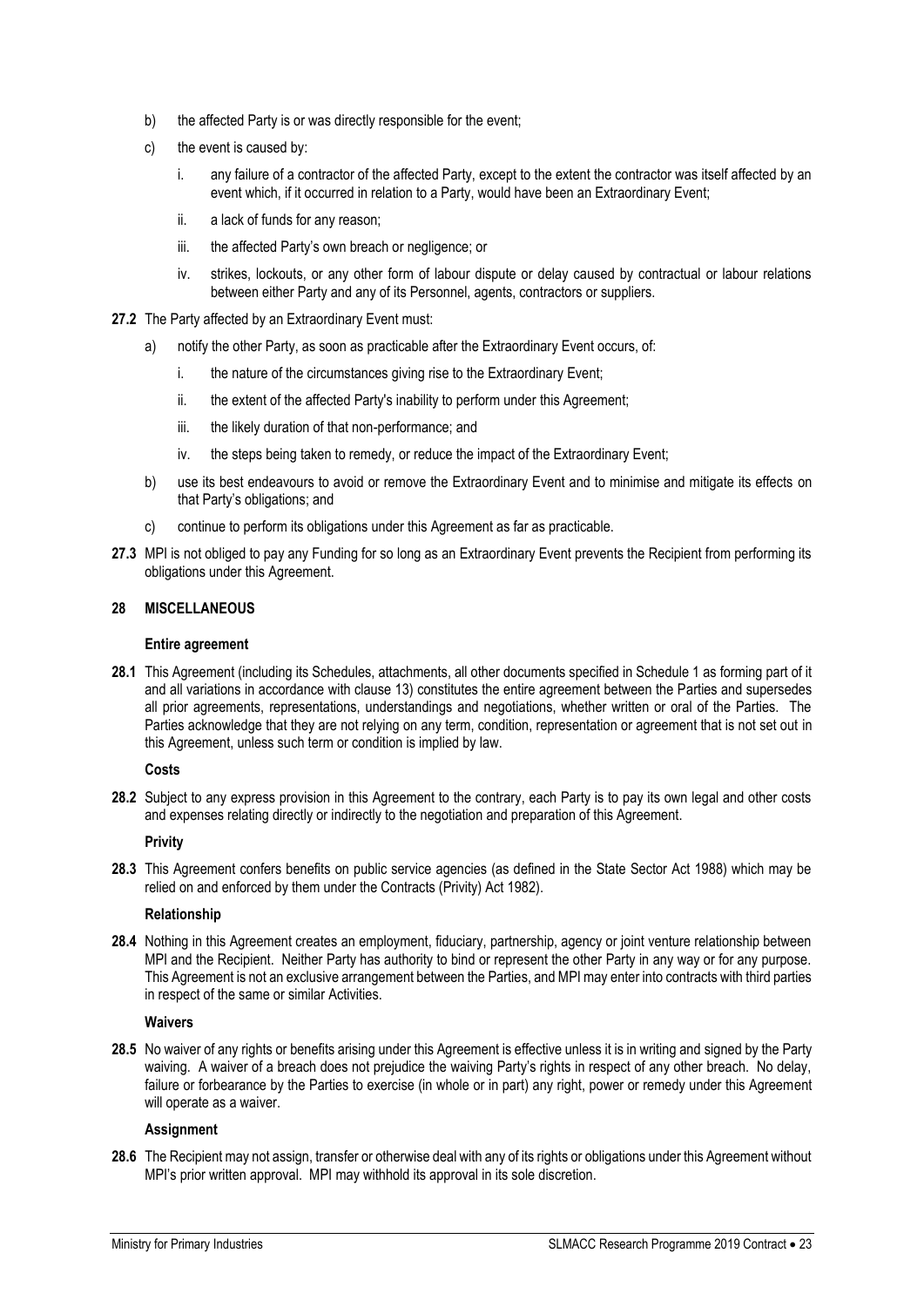## **Change of Control**

**28.7** The Recipient will notify MPI as soon as reasonably practicable of any expected change of Control of the Recipient, and notify promptly of any actual change of Control of the Recipient. Any change in Control of the Recipient is deemed to be an assignment of this Agreement and the provisions of clause 28.6 will apply.

#### **Severability**

**28.8** If any provision of this Agreement is held to be invalid, illegal or unenforceable, such provision will be severed and the remainder of this Agreement will remain in full force and effect.

#### **Counterparts**

**28.9** This Agreement may be executed in counterparts, meaning that execution will be complete when each Party holds a copy (which can be a faxed or emailed copy) of this Agreement signed by the other Party, even though the signatures of both Parties do not appear on the same copy.

#### **Joint and Several Liability**

**28.10**Any provision of this Agreement to be performed or observed by two or more persons binds those persons jointly and severally.

#### **Governing law**

**28.11**This Agreement and its formation are governed by New Zealand law. Both Parties submit to the non-exclusive jurisdiction of the New Zealand courts.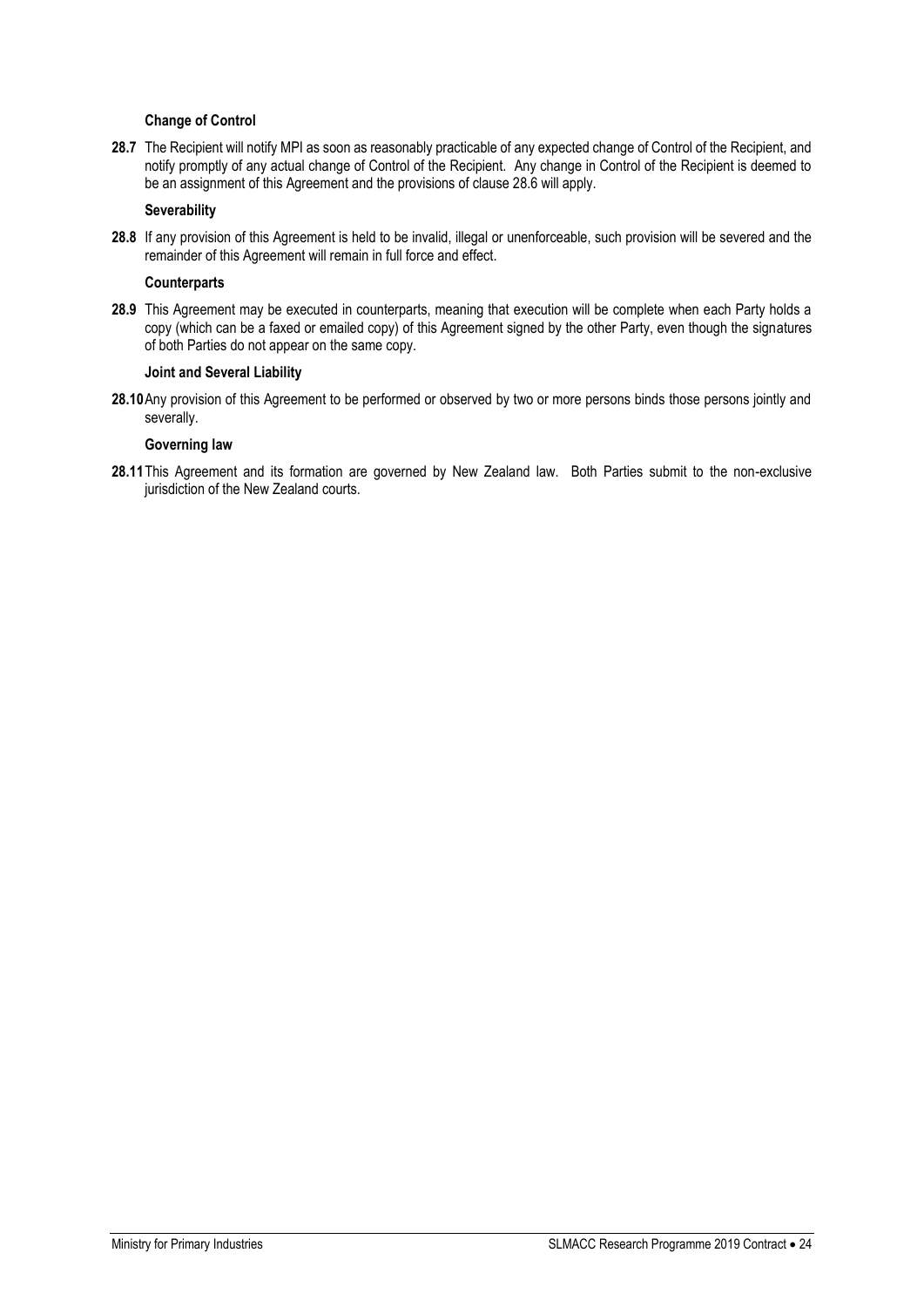# **SCHEDULE 3: INTELLECTUAL PROPERTY TERMS**

# <span id="page-24-0"></span>**1 DEFINITIONS**

**Activity Intellectual Property** means Intellectual Property arising from or created during the performance of the Activities, which has been funded in whole or in part using Sustainable Land Management And Climate Change funding, which may incorporate Intellectual Property derived from Background Intellectual Property or developments or modifications of or improvements to Background Intellectual Property, but excludes Background Intellectual Property or any other Intellectual Property over which MPI has Rights of Disposal but shall not include information or data in raw or processed form that has been gathered and recorded in the course of the Activities by way of interviews with third parties.

#### **Background Intellectual Property** or **BIP** means:

- a) Intellectual Property over which the Recipient has Rights of Disposal, developed independently of an Activity, and which is:
	- (i) used in the Activities; or which
	- (ii) might reasonably be expected to be directly relevant to the Activities as identified by the Recipient having periodically made reasonable internal enquiries within the Recipient's organisation as to the existence of such Intellectual Property, and which exists at the commencement of the Activities or is developed during the term of the Activities; and
- b) Intellectual Property over which a third party or third party research contractor involved in the Activities has Rights of Disposal, developed independently of the Activities by that third party or third party research contractor but which is directly relevant to the Activities in which the third party or third party research contractor is involved and which exists at the commencement of the Activities or is developed during the term of that third party's or third party research contractor's involvement in the Activities.

**Commercialisable Activity Intellectual Property** means Activity Intellectual Property that in the Recipient's reasonable opinion MPI may wish to commercially exploit.

#### **Confidential Activity Information means:**

- a) information arising from or created or developed during the Activities that directly relates to Activity Intellectual Property that has not been identified or classified as Non-Commercialisable Activity Intellectual Property;
- b) financial documents relating to the Activities; and
- c) any other Confidential Information,

unless MPI determines that such Confidential Activity Information (with the exception of any information relating to the Background Intellectual Property covered by clause 3.5) is not confidential.

**Confidential Information** has the meaning given to it in clause 1.1 (Definitions) of Schedule 2.

**Intellectual Property** means all statutory, common law and other proprietary rights in respect of data, information, patents, patent applications, inventions, designs, trademarks, business names, copyright works, know-how, trade secrets, plant varieties, layout designs, results, outcomes, conclusions, products, systems, genetic material, experimental methods, processes, databases, notes, drawings, records, memoranda and other writings, computer programmes (including source code), graphics and data (in whatever form or format), whether registrable or not in any country (including New Zealand).

**Nationally Significant Databases or Collections** means the databases and collections that are listed on MBIE's website as nationally significant and such other nationally important databases, collections, and capabilities as may be agreed by MPI from time to time.

**Non-Commercialisable Activity Intellectual Property** means Activity Intellectual Property that is not Commercialisable Activity Intellectual Property or which MPI has classified as Non-Commercialisable Activity Intellectual Property pursuant to clause 4.3.

#### **Protective Application means:**

- a) any application for patents, plant variety rights, designs or registrable intellectual property protection concerning Activity Intellectual Property; or
- b) any application to maintain or protect Activity Intellectual Property as a trade secret.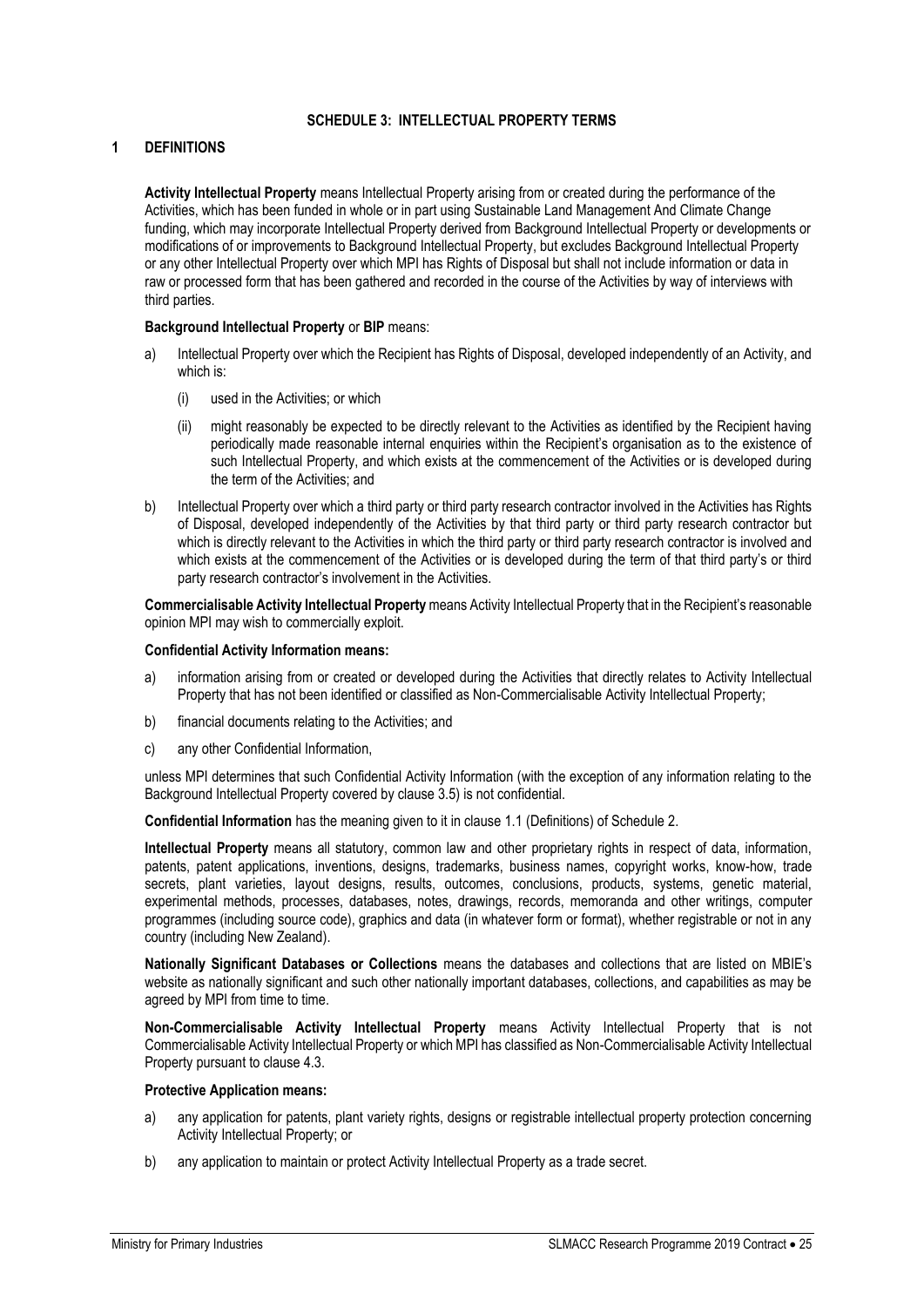**Records** means any tangible data, results and reporting arising from the Activities including a Researcher's lab books.

**Researcher** means an employee of the Recipient or a third party research contractor involved in undertaking research for the Activities.

**Rights of Disposal** in relation to Intellectual Property means having an unfettered right to enter into agreements with any third party in respect to the use, licence or sale of that Intellectual Property. Where the Recipient or third party research contractor uses or contributes Background Intellectual Property for use in the Activities without notification of any conditions or restrictions relating to that Background Intellectual Property (in relation to its Rights of Disposal or lack thereof), it will be deemed to have Rights of Disposal of that Background Intellectual Property (subject to clause 3.5).

# **2 ACTIVITY INTELLECTUAL PROPERTY**

- 2.1 Unless otherwise agreed in this Agreement, legal and beneficial ownership of the Activity Intellectual Property will vest in the Crown from its creation, with MPI being the administrator of such property for practical purposes (notwithstanding the provision of any co-funding by the Recipient).
- 2.2 The Recipient agrees that the Recipient has no claim over the Activity Intellectual Property, will not challenge the Crown's ownership of the Activity Intellectual Property or make any claim to such Activity Intellectual Property, and acknowledges that the Recipient has no licence to use the Activity Intellectual Property, except as provided in this Agreement.
- 2.3 The Recipient will at any time, including following expiry or termination of this Agreement for any reason, at MPI's reasonable request and at the Recipient's expense sign all documents and ensure all relevant Researchers sign all documents required to vest ownership of Activity Intellectual Property in the Crown where it has rights of ownership pursuant to this Agreement.
- 2.4 Subject to clause 2.7 MPI hereby grants to the Recipient an irrevocable, royalty-free, non-exclusive, worldwide, transferrable, license for all Non-Commercialisable Activity Intellectual Property, for the purposes of research, publication, dissemination and use by the Recipient and third party research contractors, including a right for the Recipient to grant sublicenses to third party research contractors to any or all such Non-Commercialisable Activity Intellectual Property on those same terms (provided however that no further sublicensing is permitted).
- 2.5 The Recipient will use its best endeavours to promptly publish, disseminate and ensure the use of (or, where more appropriate, require any third party research contractor to promptly publish, disseminate or ensure the use of) Non-Commercialisable Activity Intellectual Property for which a licence has been granted under clause 2.4 for the benefit of New Zealand.
- 2.6 The Recipient will use its best endeavours to ensure that any third party research contractor involved in the Activities will comply with the provisions of this clause 2, in respect of Activity Intellectual Property developed by that third party research contractor, as if they had signed this Agreement in the Recipient's place.
- 2.7 The licence granted by MPI under clause 2.4 shall not apply to Confidential Activity Information and Activity Intellectual Property that MPI had determined pursuant to clause 2.8 would pose a threat to national or other security. In exercising the licence granted by MPI under clause 2.4, neither the Recipient nor any third party research contractor shall disclose or permit the disclosure of Confidential Activity Information.
- 2.8 For the purpose of clause 2.7, the Recipient will regularly report to MPI on developments of Activity Intellectual Property. Within two (2) months of disclosure of Activity Intellectual Property by the Recipient to MPI:
	- a) MPI must give written notice to the Recipient if in MPI's reasonable opinion use of the relevant Activity Intellectual Property by the Recipient or a third party research contractor pursuant to clause 2.4 would pose a threat to national or other security; and
	- b) in the absence of such notice, MPI will be deemed to have determined that use of the relevant Activity Intellectual Property by the Recipient or a third party research contractor pursuant to clause 2.4 would not pose a threat to national or other security.

# **3 BACKGROUND INTELLECTUAL PROPERTY**

- 3.1 MPI and the Recipient agree not to have any claim as to ownership over the other's Background Intellectual Property.
- 3.2 Subject to clause 3.5 the Recipient will make available the Recipient's Background Intellectual Property for research use in the Activities on a non-exclusive, royalty-free basis.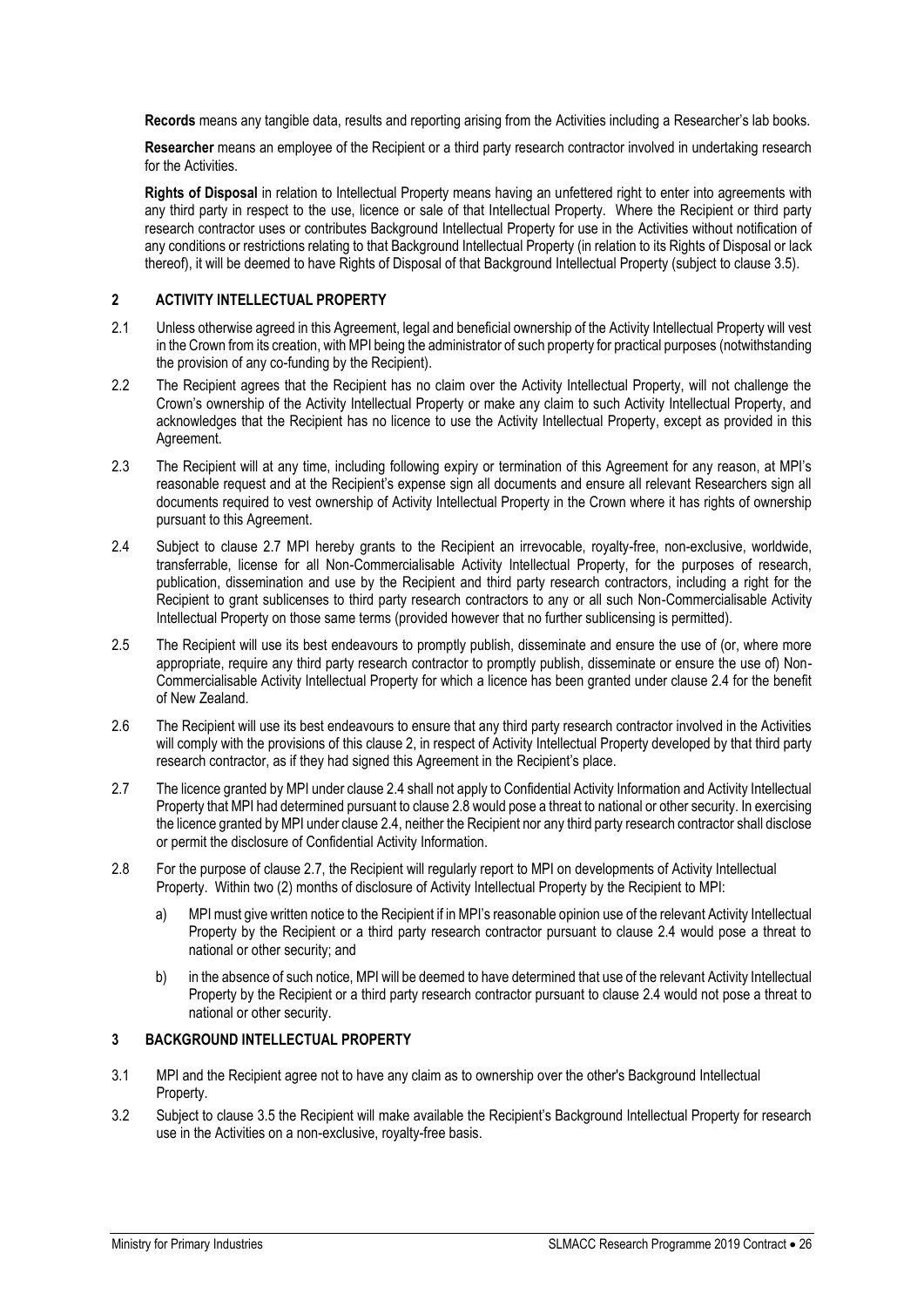- 3.3 Where MPI or any other public service agency (as defined in the State Sector Act 1988) requires the use of or access to any Background Intellectual Property used in the Activities in order to use, disseminate or exploit Activity Intellectual Property, then:
	- a) the Recipient grants to MPI and all public service agencies an irrevocable, royalty-free, non-exclusive, transferable, sub-licensable, worldwide licence for the Recipient's Background Intellectual Property to use insofar as is necessary for MPI (or any other public service agency) to use, disseminate or exploit Activity Intellectual Property;
	- b) the Recipient will ensure that third parties and third party research contractors grant to MPI and all public service agencies an irrevocable, royalty-free, non-exclusive, transferable, sub-licensable, worldwide licence for their Background Intellectual Property to use insofar as is necessary for MPI (or other public service agency) to use, disseminate or exploit Activity Intellectual Property; and
	- c) under such licences MPI may file, prosecute or defend Protective Applications for the Activity Intellectual Property derived from Background Intellectual Property in the name of MPI (but for the avoidance of doubt not Protective Applications for the Background Intellectual Property).
- 3.4 The Recipient will procure that any third party research contractor or subcontractor involved in the Activities will comply with the provisions of this clause 3 as if they had signed this Agreement in the Recipient's place, in respect of the Background Intellectual Property of that third party research contractor or subcontractor.
- 3.5 The Recipient will keep a register of Background Intellectual Property in accordance with Appendix 2 of this Schedule.

# **4 COMMERCIALISABLE ACTIVITY INTELLECTUAL PROPERTY**

- 4.1 The Recipient will promptly give MPI notice of any Commercialisable Activity Intellectual Property and shall make recommendations to MPI on the types of Protective Application that should be sought and how commercial exploitation should best occur for that Commercialisable Activity Intellectual Property. In making such recommendations the Recipient will take into account the criteria provided by MPI for such recommendations provided as Appendix 1 of this Schedule 3.
- 4.2 MPI shall at its sole discretion determine, on a case by case basis, the types of Protective Applications that should be sought for Commercialisable Activity Intellectual Property and how to commercially exploit Commercialisable Activity Intellectual Property.
- 4.3 MPI may at its sole discretion determine on a case by case basis, that:
	- a) Protective Applications should not be sought for Commercialisable Activity Intellectual Property;
	- b) Commercialisable Activity Intellectual Property should not be commercially exploited; or
	- c) Commercialisable Activity Intellectual Property should not be Commercialisable Activity Intellectual Property and should be classified as Non-Commercialisable Activity Intellectual Property, and shall advise the Recipient of such determinations by notice.
- 4.4 The Recipient will at any time, including following expiry or termination of this Agreement for any reason at MPI's reasonable request and at MPI's cost:
	- a) provide MPI with any assistance and data reasonably required in order to file and prosecute the Protective Applications, and in order to maintain, defend or enforce any registrations arising from such Protective Applications;
	- b) without limiting the generality of this clause 4.4, prepare a culture and deposit it in a culture collection nominated by MPI to support any Protective Application; and
	- c) assist MPI to successfully transfer any Activity Intellectual Property to a third party for commercial exploitation or use.
- 4.5 MPI grants to the Recipient a royalty-free, non-exclusive licence to use the Commercialisable Activity Intellectual Property for research purposes only, and only in the Activities, during the term of this Agreement. The Recipient may sub-licence this license to any third party research contractor involved in the Activities, for the duration of that third party's involvement in the Activities upon the same terms that the Recipient is licensed to use the Commercialisable Activity Intellectual Property, except that no further sublicensing is permitted.
- 4.6 The Recipient will:
	- a) keep all Records secure; and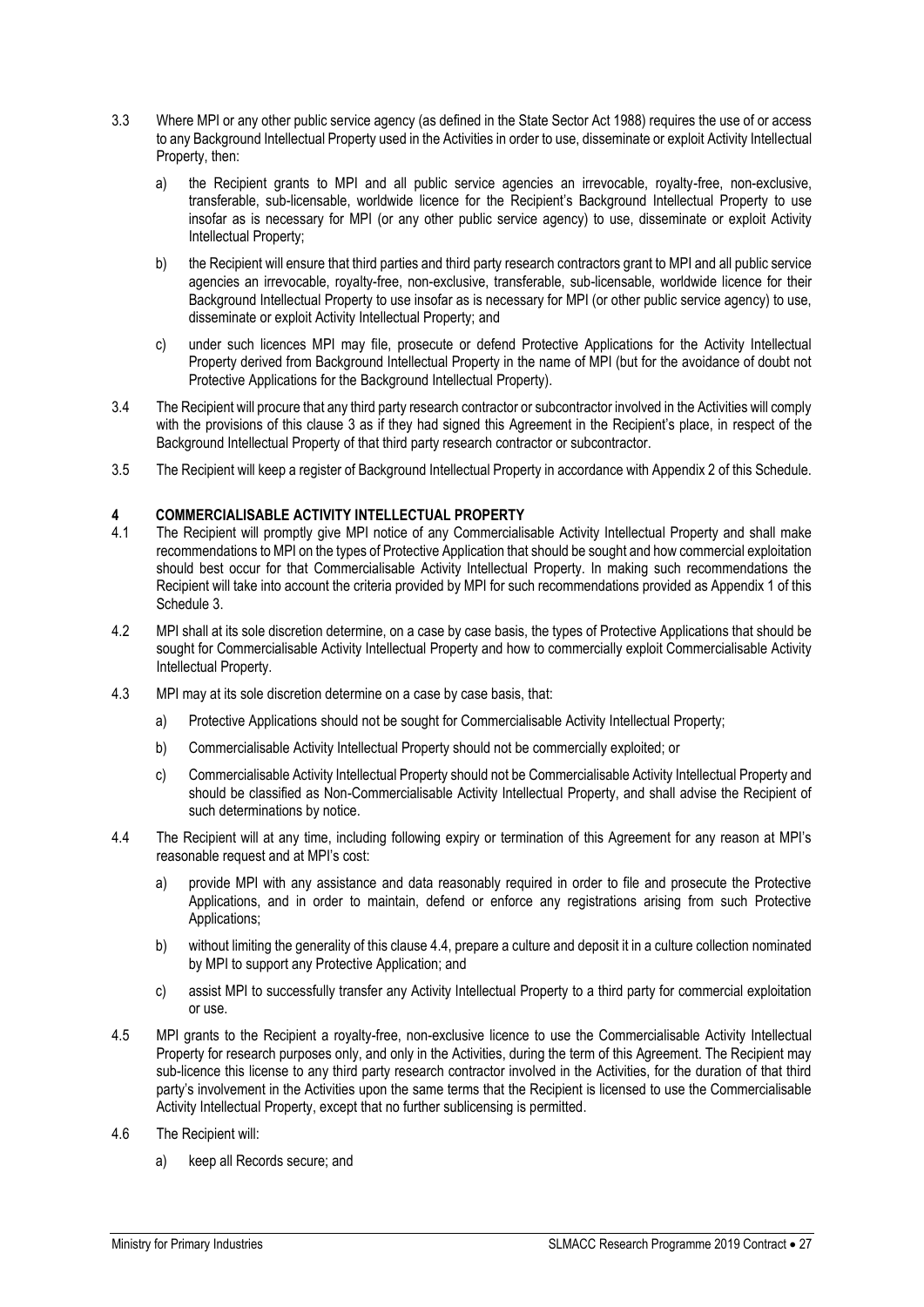b) provide MPI with a copy of or access to (as the case may be) any Records (including, as necessary, any source data) to make any Protective Application or to commercially exploit Activity Intellectual Property.

# **5 INTELLECTUAL PROPERTY WARRANTIES**

- The Recipient warrants to MPI that:
	- a) the Recipient will procure from Researchers involved in the Activities an acknowledgement of and agreement to comply with the provisions as set out in this Schedule (in relation to the transfer of ownership of Activity Intellectual Property to MPI);
	- b) neither the Recipient nor any Researcher involved in the Activities are under any obligation to third parties other than MPI (through their employer, as applicable) to assign or license to use any Activity Intellectual Property;
	- c) any Activity Intellectual Property created by a Researcher is the Researcher's own original work undertaken within the Activities:
	- d) the use of any of the Background Intellectual Property by MPI (where permitted pursuant to this Agreement) will not infringe the Intellectual Property of any third party (for the purpose of this clause, to the best of the Recipient's knowledge does not include having carried out freedom to operate searches);
	- e) the Recipient has full right, power and authority to use the Background Intellectual Property (including, but not limited to, any research methodology, research process, research protocol or research tool) used in undertaking the Activities, and the Recipient is either the licensee or owner of any such material not in the public domain;
	- f) the Recipient will carry out the Activities without breaching any obligations the Recipient may owe to a third party now or as far as the Recipient is at present aware, in the future and the Recipient hereby undertakes to carry out the Activities without breaching any such obligations and further undertakes not to assume any obligations to any third party which would be inconsistent with such undertaking; and
	- g) Activity Intellectual Property does not and will not infringe the rights of third parties, and further should the Recipient come to believe during the Term that the use of any of the Activity Intellectual Property by MPI will or is likely to infringe the Intellectual Property of any third party in New Zealand then the Recipient will immediately notify MPI.
- 5.2 The warranties contained in this clause 5 shall apply to the Recipient in respect of Researchers who are the Recipient's employees, the Recipient's Background Intellectual Property, and Activity Intellectual Property developed by the Recipient. The Recipient will procure that any third party research contractor involved in the Activities will comply with and give similar warranties to those contained in this clause 5 as if they had signed this Agreement in the Recipient's place, in respect of Researchers employed by them or their subcontractors, Background Intellectual Property of them or their subcontractors, and Activity Intellectual Property developed by or on behalf of them or their subcontractors.

# **6 NATIONALLY SIGNIFICANT DATABASES AND COLLECTIONS**

- 6.1 If the Recipient is responsible for a Nationally Significant Database or Collection, the Recipient will add any relevant information arising from the Activities and Confidential Activity Information to that Nationally Significant Database or Collection.
- 6.2 The Recipient must provide to the requester information from the Nationally Significant Database or Collection, excluding Confidential Activity Information or Commercialisable Activity Intellectual Property, in its least aggregated form.

# **7 CONSEQUENCES OF TERMINATION**

7.1 In the event that this Agreement is terminated then any licence granted pursuant to clauses 2.4, 3 and 4.5 shall continue.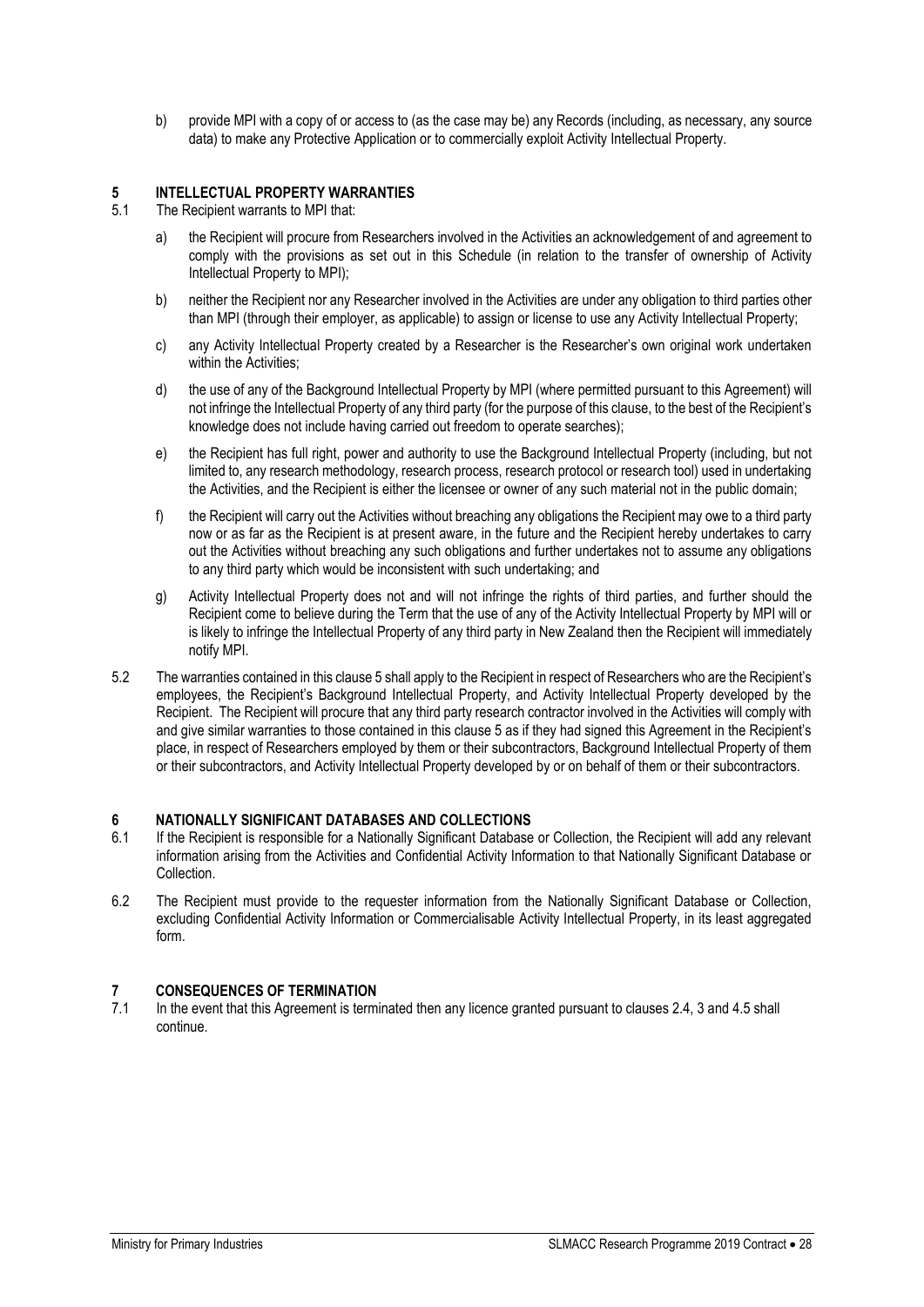# **APPENDIX 1**

#### <span id="page-28-0"></span>**Framework for determining whether Activity Intellectual Property should be recommended as Commercialisable Activity Intellectual Property**

The following framework assists in determining whether a recommendation should be made to MPI that Activity Intellectual Property should be Commercialisable Activity Intellectual Property. In making recommendations consideration should be given separately to New Zealand and international opportunities, characteristics and requirements.

The framework is that:

- a) unless there are strong reasons to withhold, protect, or commercialise Activity Intellectual Property (AIP), it should be made public and freely available;
- b) MPI will advise the Recipient when there are international obligations that require AIP to be publicly released;
- c) MPI will advise the Recipient of any national security matters that require that the AIP be maintained confidential;
- d) all AIP will have some benefit to New Zealand and agricultural sectors;
- e) achieving benefit to New Zealand and the agricultural sectors has a greater priority to MPI than achieving commercial returns on the research investment;
- f) a process is in place to ensure that AIP is not released pending any recommendation by the Recipient as to whether AIP should be commercialised and MPI's decision on this;
- g) in the event MPI determines that AIP is Commercialisable Activity Intellectual Property MPI shall discuss with the Recipient potential publication of information at an appropriate time relating to the Commercialisable Activity Intellectual Property; and
- h) the Recipient should determine as early as possible in the Activities whether AIP is likely to have the potential to be commercialised.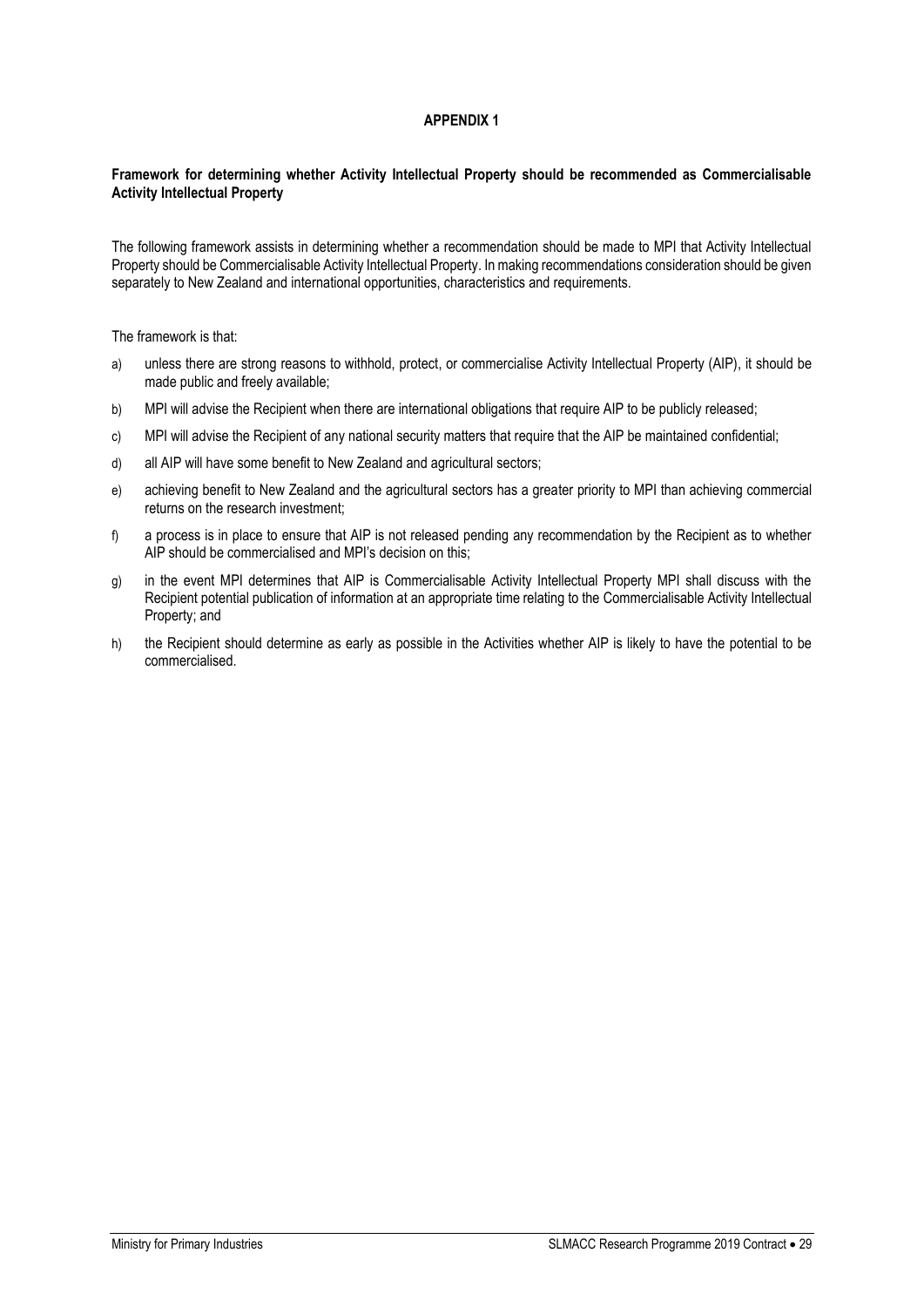# <span id="page-29-0"></span>**1. BACKGROUND INTELLECTUAL PROPERTY REGISTER**

# **1.1 Introduction**

For the effective management of this Schedule 3 a registry of intellectual property will be maintained.

To satisfy this requirement, the Recipient and any third party research contractors involved in Activities will identify the status of their Background Intellectual Property that will be used in undertaking the Activities.

The Recipient will liaise with any third party research contractors involved in the Activities to identify the information required for the tables in this Appendix or the like. Explanatory descriptions of some of the terms and phrases used in the table are provided in Section III. In Section IV a sample completed table is provided.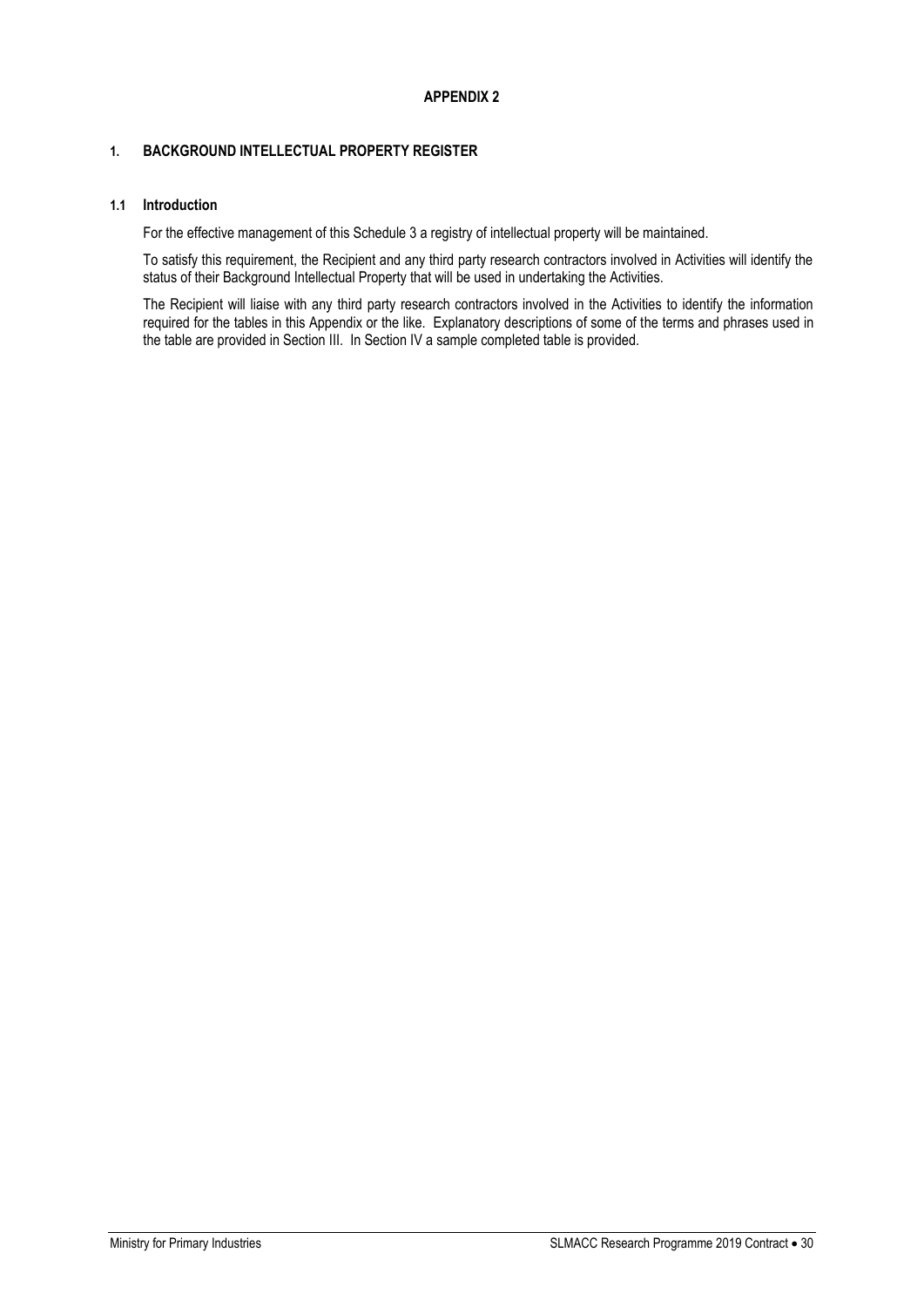# **1.2 Register of Background Intellectual Property to be used in the Activities**

| <b>Description of BIP</b> | Source of BIP          | Owner of BIP                                               | <b>IP Rights</b>                                          | <b>Status of BIP</b>                                                    | Commercially.                           |                 |
|---------------------------|------------------------|------------------------------------------------------------|-----------------------------------------------------------|-------------------------------------------------------------------------|-----------------------------------------|-----------------|
| What is it?               | If developed elsewhere | Who owns it? Does<br>institution share with<br>discoverer? | What kind of IP rights does<br>the owner expect to exert? | Does the Recipient have a<br>legal and unrestricted right<br>to பse it? | strategically, culturally<br>sensitive? | <b>Activity</b> |

# **Tangible Property – "Things"**

| N/A |  |  |  |
|-----|--|--|--|
|     |  |  |  |
|     |  |  |  |
|     |  |  |  |

# **Methods of Doing Something**

| N/f |  |  |  |
|-----|--|--|--|

**Written Text and Computer Code**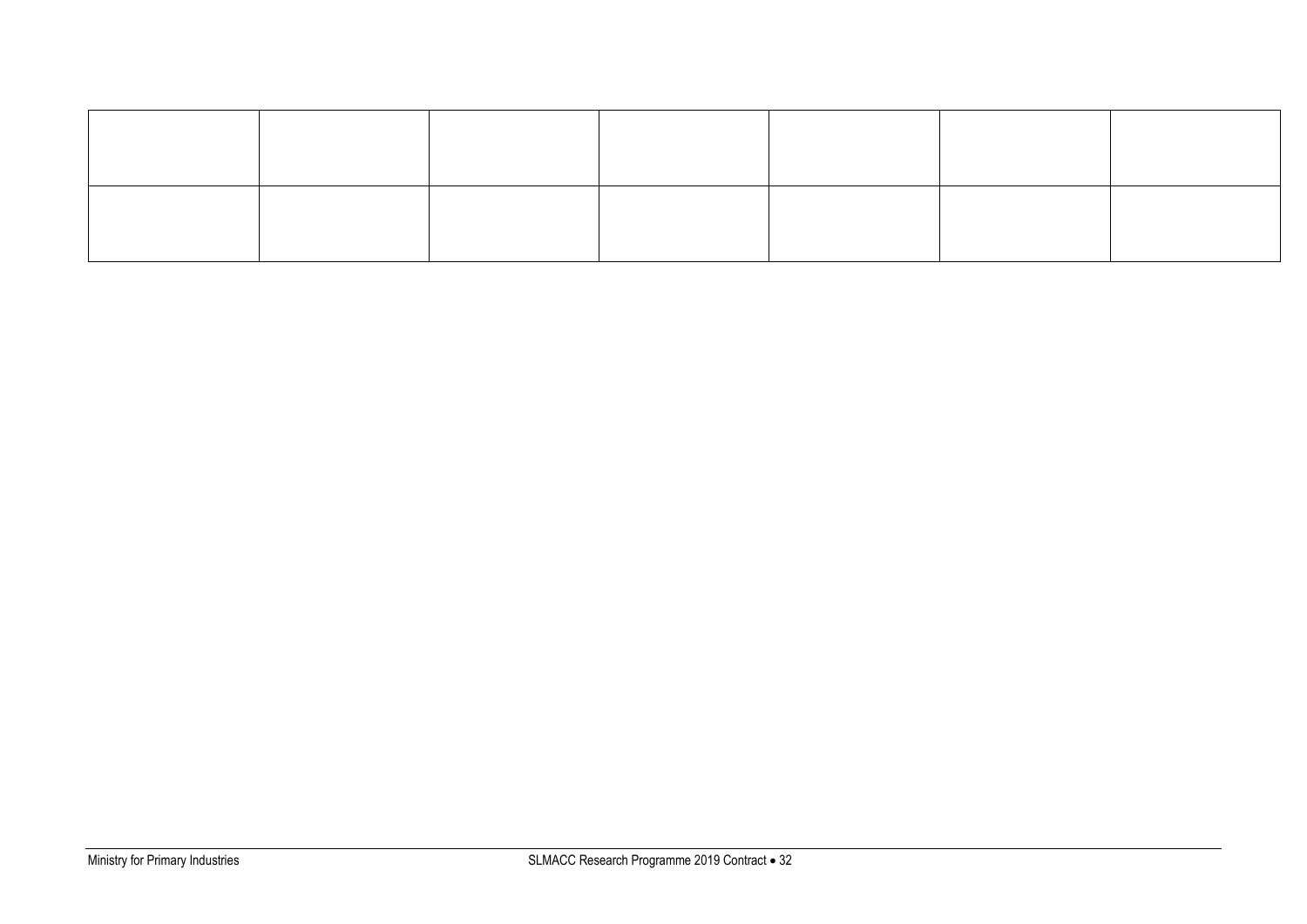#### **1.3 Explanatory descriptions of terms and phrases used in the table**

**Description of Background Intellectual Property.** Please provide a written description/explanation of the Recipient's Background Intellectual Property under the appropriate category provided in the table. See Section IV for a sample completed table.

**Tangible Property – "Things"** includes but is not limited to the following:

- Plants and animals (e.g., genotypes, varieties, strains, segregating populations, inbreds, hybrids, clones).
- Microorganisms (e.g., bacteria, yeast, viruses, fungi).
- Equipment (e.g., mass spectrometers, gene sequencers, chromatography, global positioning/geospatial apparatus, DNA chips, apparatus for catching fish, apparatus for sampling water).
- Nucleic acids (e.g., DNA, RNA, genetic constructs; vectors; isolated genes; promoters; Expressed Sequence Tags (ESTs), primers, tags).
- Proteins (e.g., antibodies, isolated enzymes, genetically modified enzymes.
- Chemicals (e.g., reagents, fungicides, insecticides, buffers).

**Methods of Doing Something** includes but is not limited to the following:

- Genetic transformation/genetic engineering/gene introduction (e.g., Whiskers®, biolistics/gene gun/microprojectile bombardment, agrobacterium-mediated transformation).
- Assays (e.g., polymerase chain reaction ("PCR"); isolation and quantification of nucleic acids (RNA, DNA) and amino acids (proteins, peptides, polypeptides); methods of assaying for the presence of chemicals.
- Marker-assisted selection.
- Any other method of accomplishing a task.

**Written Text and Computer Code** includes but is not limited to the following:

- Algorithms.
- Computer code/programs.
- Data sets (e.g., geospatial data, rainfall data, temperature data).
- Nucleic acid sequences.

**Source of Background Intellectual Property.** Please provide the best information the Recipient has about where and from whom the Recipient obtained the Background Intellectual Property. See Section IV for a sample completed table.

**Owner of the Background Intellectual Property.** Please provide the best information the Recipient has about who actually owns the Background Intellectual Property. The owner may be different than the person/entity from whom the Recipient received the Background Intellectual Property. See Section IV for a sample completed table.

**Background Intellectual Property**. Please provide the best information the Recipient has about what kind of Intellectual Property rights are possessed by the owner. Examples of the most commonly used types of IP rights include the following:

- a) Patents and Patent Applications e.g., utility/regular patents, provisional patent applications, Plant Patents, Design Patents, International Patent Applications filed under the Patent Cooperation Treaty ("**a PCT application**").
- b) Plant Breeder's Rights/Plant Breeders Certificates and applications therefore patent-like rights to plant varieties under UPOV.
- c) Sui Generis Protection national, unconventional legal protections for plant varieties.
- d) Trademarks and Service Marks and applications thereof e.g., new products/services, packaging/advertising materials, advertising slogans, icons, logos, graphics, building designs, domain names.
- e) Trade Secrets confidential information held by a Third Party. Defined as items not generally known or ascertainable by proper means, having economic value and the subject of reasonable precautions for the secrecy thereof. Examples include software, customer lists, employee knowledge, production processes and survey/research data.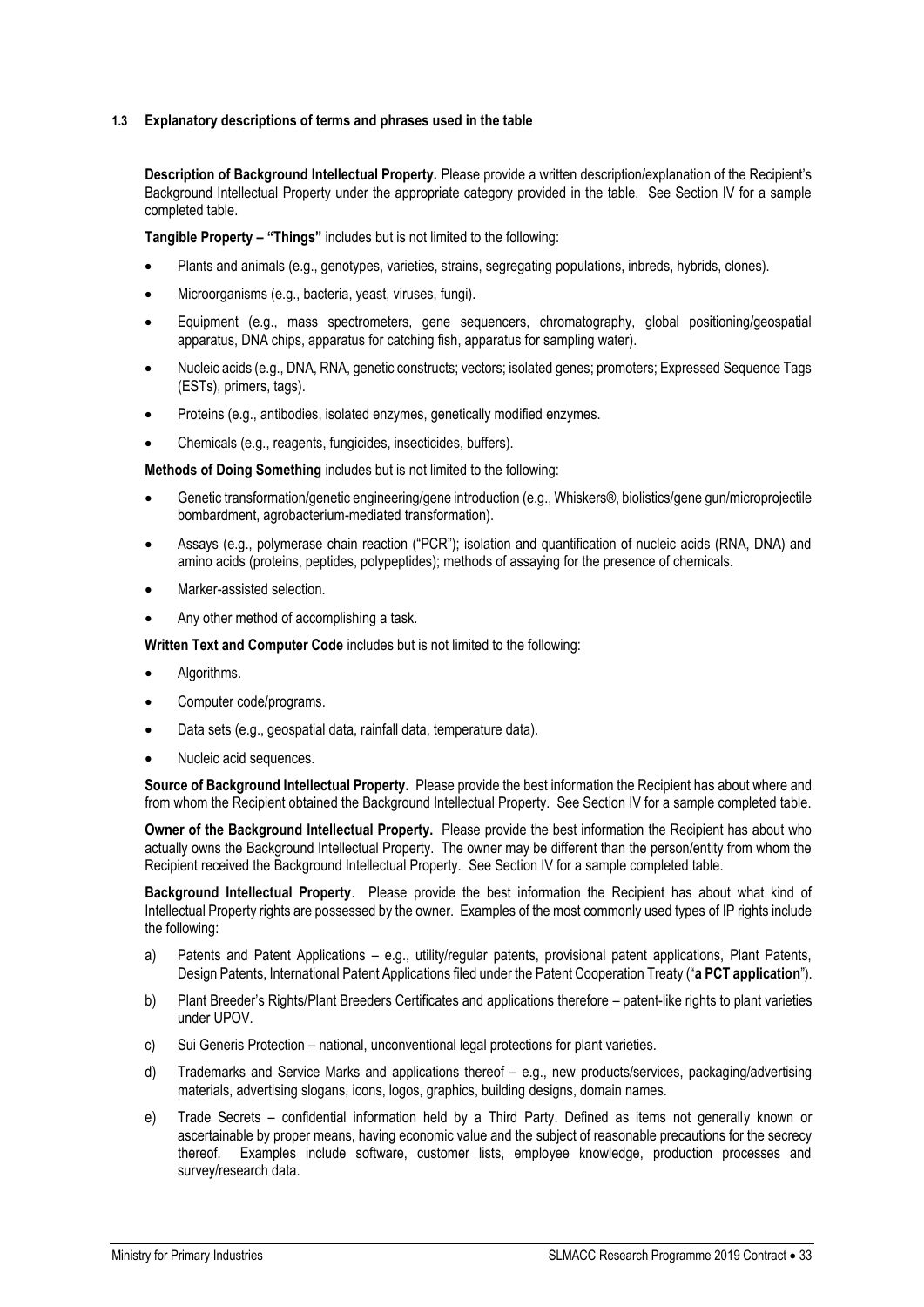- f) Copyrights and Copyright Applications e.g., writings, pictures, computer programs, data sets.
- g) None or Unknown.

**Status of Background Intellectual Property.** Please explain whether and how the Recipient obtained the rights to use the Background Intellectual Property. Examples of ways that such rights can be obtained include but are not limited to the following:

- a) Licenses a contract which allows the licensee (the one obtaining the license) to use the Third Party IP. Please include important conditions in a license such as but not limited to the following:
	- i. Whether the license is exclusive or non-exclusive;
	- ii. Whether the license is worldwide or, alternatively, limited to specific geographic areas, such as being limited to specific territories (e.g., "New Zealand") or nations (e.g., "the United States"); and
	- iii. Whether the license is limited to specific uses or applications (e.g., "only for non-commercial purposes", "only for the transformation of Zea Mays") – these types of conditions are often called "field of use restrictions".
- b) Material Transfer Agreements ("MTA") where the transfer of material to the Recipient from the Third Party included certain restrictions or conditions for its use (e.g., "can only be used in accordance with FAO guidelines on designated germplasm", "recipient must make any research results freely available to the public everywhere"). Please include information on any restrictions or conditions that may impact the Program's ability to either make the research results freely available everywhere or its ability to protect the research results using IP.
- c) Assignment a legal document which transfers title/ownership in the IP from the Third Party to the Recipient.
- d) Joint Ownership in this situation, the Recipient co-owns the IP with the Third Party, with such co-ownership often arising by co-discovery or by a contract establishing co-ownership of any IP developed as part of an agreement.
- e) Confidentiality Disclosure Agreement where the use of information from the Third Party includes limitations and restrictions on whether or how that information can be shared with others.
- **f)** None or Unknown.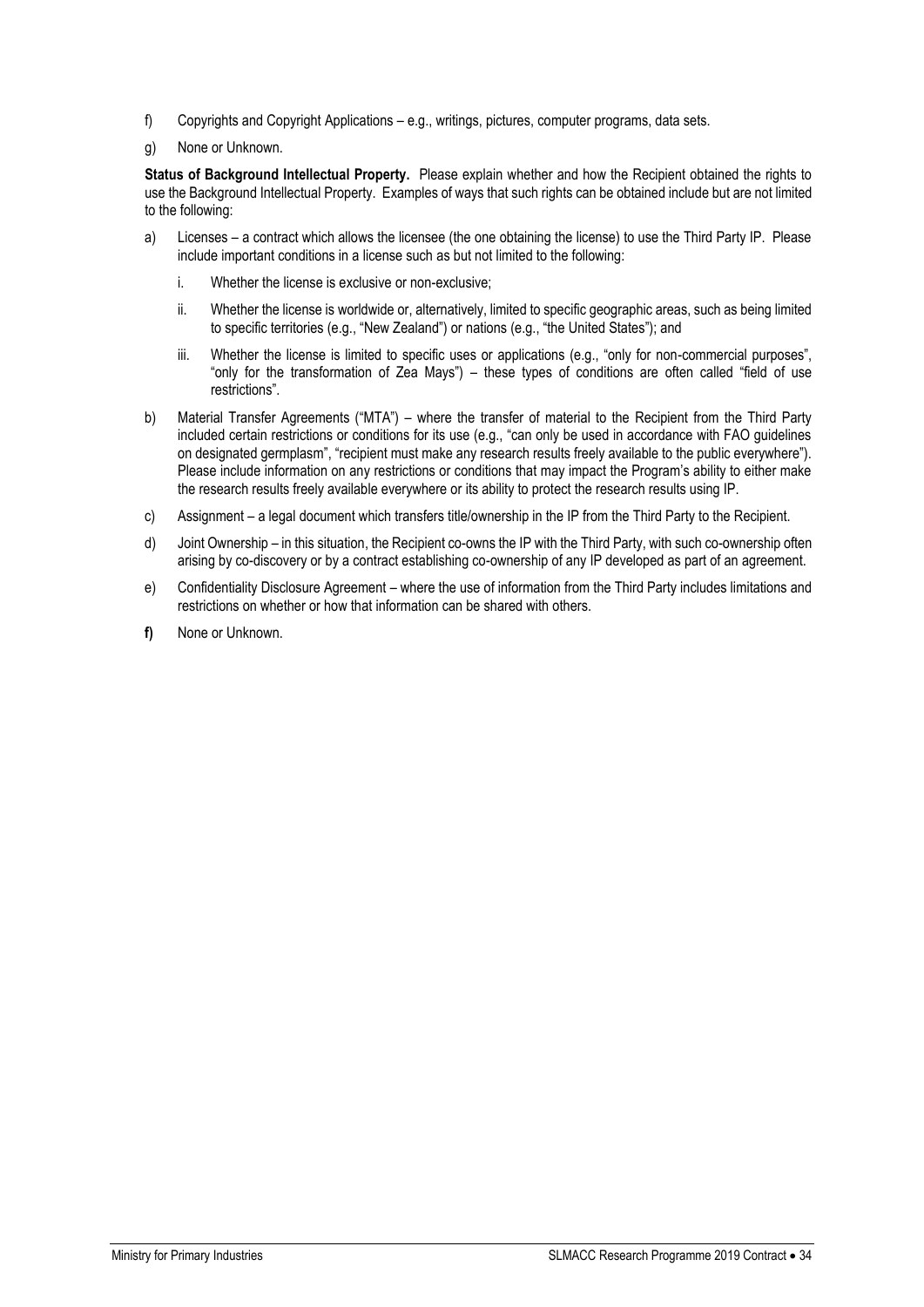# **1.4 Sample Table of Background Intellectual Property**

| Description of<br><b>BIP</b><br>What is it? | Source of<br><b>BIP</b><br>If developed<br>elsewhere | Owner of BIP<br>Who owns it?<br><b>Does</b><br>institution<br>share with<br>discoverer? | <b>IP Rights</b><br>What kind of IP<br>rights does the<br>owner expect<br>to exert? | <b>Status of BIP</b><br>Does the<br>Recipient<br>have a legal<br>and<br>unrestricted<br>right to use it? | Commercially,<br>strategically,<br>culturally<br>sensitive? | <b>Activity</b> |
|---------------------------------------------|------------------------------------------------------|-----------------------------------------------------------------------------------------|-------------------------------------------------------------------------------------|----------------------------------------------------------------------------------------------------------|-------------------------------------------------------------|-----------------|
|---------------------------------------------|------------------------------------------------------|-----------------------------------------------------------------------------------------|-------------------------------------------------------------------------------------|----------------------------------------------------------------------------------------------------------|-------------------------------------------------------------|-----------------|

# **Tangible Property – "Things"**

| Rice variety<br>designated<br><b>XXXX</b> | University of<br><b>XXXX</b> | Same | Covered by<br><b>MTA</b> | Can only be<br>used for<br>research<br>results that<br>will be freely<br>available to<br>all. Must<br>recognize the<br>University's<br>contribution in<br>all public<br>disclosures. |  | Rice variety<br>designated<br><b>XXXX</b> |
|-------------------------------------------|------------------------------|------|--------------------------|--------------------------------------------------------------------------------------------------------------------------------------------------------------------------------------|--|-------------------------------------------|
|-------------------------------------------|------------------------------|------|--------------------------|--------------------------------------------------------------------------------------------------------------------------------------------------------------------------------------|--|-------------------------------------------|

**Methods of Doing Something**

| Method of<br>introducing a<br>gene into rice.<br>Method is<br>called XXXX | Dr. XXXX | XXXX Seed<br>Company | U.S. Patent<br>No. XXXX and<br>EP Patent No.<br>XXXX; could<br>be additional<br>patents and<br>patent<br>applications? | We have a<br>license to use<br>this method<br>for non-<br>commercial<br>purposes in<br>XXXX only. |  |  |
|---------------------------------------------------------------------------|----------|----------------------|------------------------------------------------------------------------------------------------------------------------|---------------------------------------------------------------------------------------------------|--|--|
|---------------------------------------------------------------------------|----------|----------------------|------------------------------------------------------------------------------------------------------------------------|---------------------------------------------------------------------------------------------------|--|--|

# **Written Text and Computer Code**

| Temperature<br>data base for<br>country XXXX<br>from 19XX to<br>19XX. The<br>data set is<br>dated<br>XX/XX/XX | Colleague<br>XXXX at the<br><b>XXXX</b><br>Research<br>Centre | <b>Unknown</b> | Unknown   | He just gave<br>me the data<br>set with no<br>conditions. |  |
|---------------------------------------------------------------------------------------------------------------|---------------------------------------------------------------|----------------|-----------|-----------------------------------------------------------|--|
| Algorithm for<br>identifying<br>XXXX genes in<br>rice                                                         | From the<br>following<br>publication:<br><b>XXXX</b>          | Author XXXX    | Copyright | did not ask<br>for permission<br>to use it.               |  |